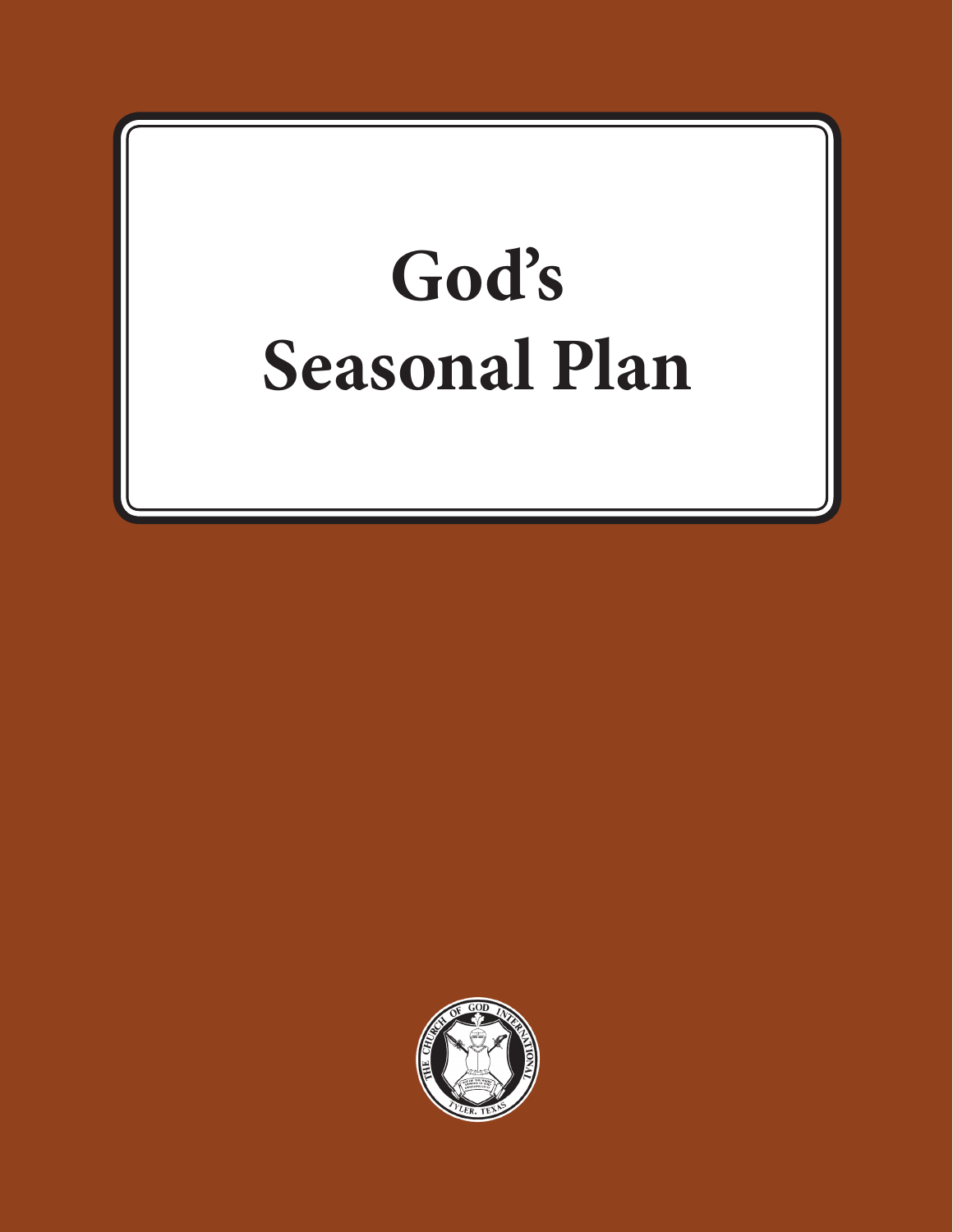## **God's Seasonal Plan**

**Man's fascination with spiritual ritual is endless. Archaeology, history, sociology and other disciplines deal with the superstitions and myths of societies which have disappeared. Museums around the world are laden with the religious figurines, idols, icons, and jewelry of buried civilizations. From their studies of these religious artifacts, archaeologists glean much information about the people who made and used them.** 

**Isn't it strange that man's fascination with the mythological seemingly deliberately overlooked the rich typology seen in God's annual Sabbaths given to ancient Israel?** 

**Egypt, Babylon, Rome; the Mayans, Aztecs, Iriquois, Cheyenne, or the savages of Papua, New Ginea—all have been the subject of intense study of religious idolatry, myth, and superstitions. In a recent issue of**  *National Geographic* **dedicated to the 500th anniversary of Columbus' discovery of "India," dozens of mythological figures of America's aboriginal inhabitants were featured.** 

**How many times have you been told a fraction as much about the God-given picture of God's** *plan for humanity* **as revealed through the seasons and God's harvest festivals?**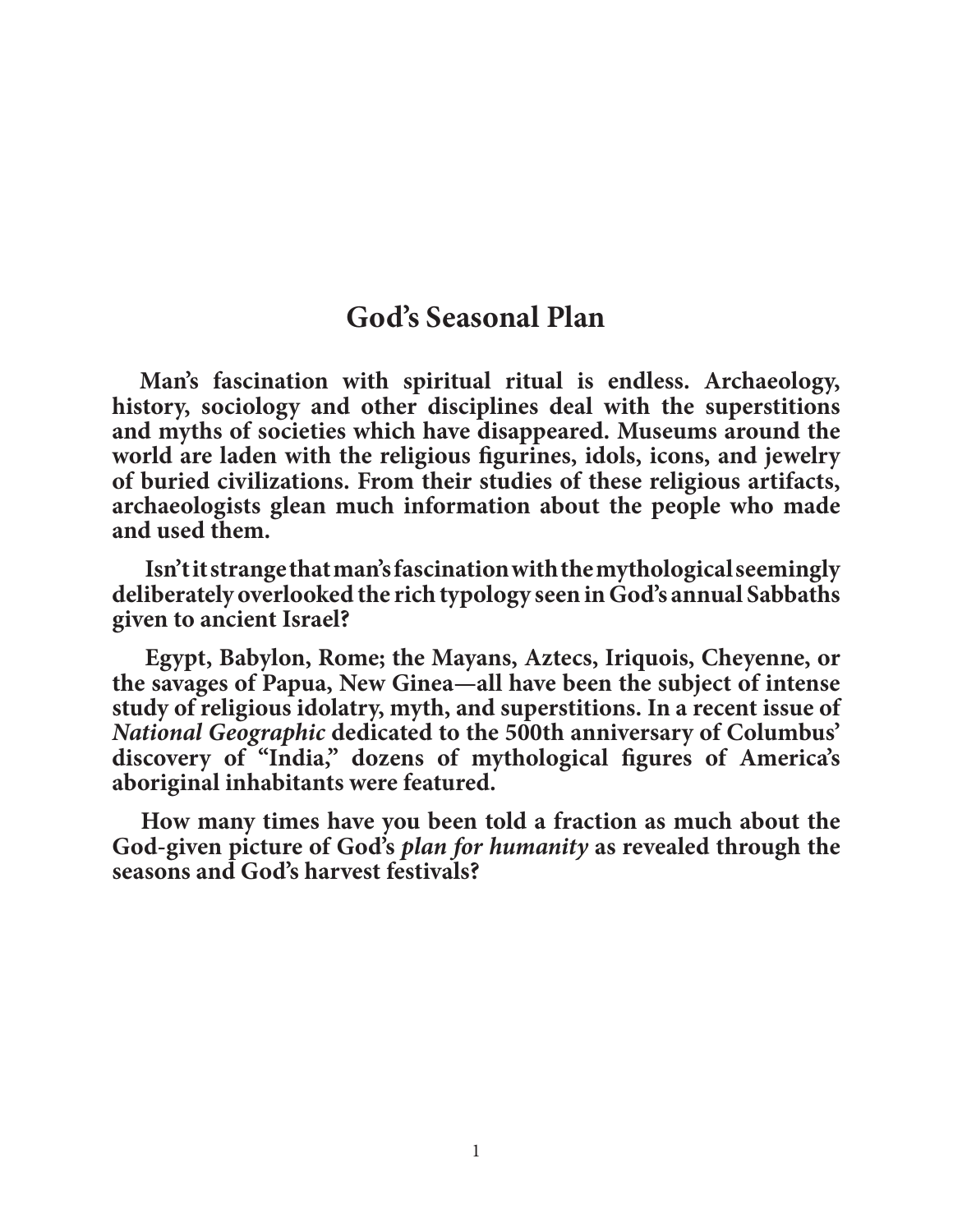"They believed that the 'Great Coyote' created the heavens and earth," drones the tour guide, informing gaping tourists about the superstitions of ancient savages. Placards in museums explain the use and purpose of various religious artifacts unearthed in Babylon or Egypt, in China or darkest Africa.

Children in elementary school are taught about the religious beliefs of pagan societies from the South Pacific to North America, about their decorative tattooing and its religious significance, or about their practices of human sacrifice.

When was the last time you heard, either in a school classroom, or from the pulpit, about the beautiful picture of God's great plan for mankind as revealed in His harvest festivals He gave to ancient Israel? If your answer is "never," perhaps you should ponder what God said through Jeremiah: "For pass over the isles of Chittim [Cyprus], and see; and send unto Kedar, and consider diligently, and see if there be such a thing.

"Hath a nation changed their gods, which are yet no gods? but my people have changed their glory for that which doth not profit. "Be astonished, *0* ye heavens, at this, and be *horribly afraid,* be ye very desolate, saith the Eternal" (Jeremiah 2:10-12).

Historians know much about ancient, bygone civilizations from *religious* artifacts. As God charged, these nations, who worshiped *false, non-existent "gods"* NEVER CHANGED those gods down through centuries and centuries of mythological, superstitious religious practice. Countless tens of thousands of helpless human beings have been slain as a sacrifice to a completely *fictitious* "god" who "demanded" such of his or her worshipers. Pagans have clung tenaciously to utterly *false* gods for thousands of years. Has China departed from Buddhism? India from Hinduism? *Loyalty* seems common among pagan religions.

Yet, God's own people have turned *away* from the one true God, away from the beautiful, detailed, seasonally-revealed picture of His plan for the human family, embracing purely pagan myths, instead! Do you doubt this? What *are* some of the pagan myths gleefully accepted by modem, space-age "Christian" societies?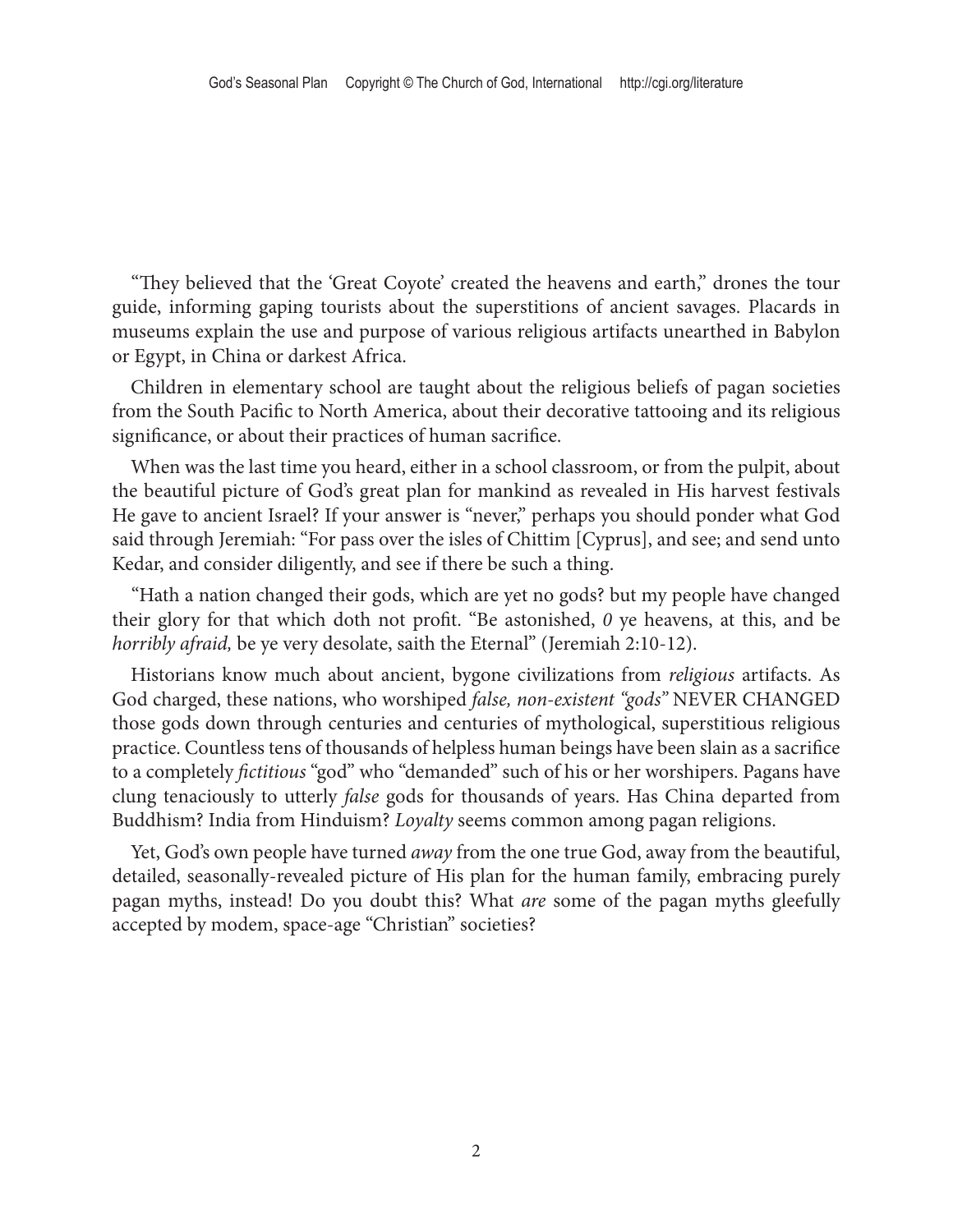## **Annual "Holidays"**: **What Do They Picture**?

Which is the *chief* so-called "Christian" holiday? Why, "*Christmas*," of course. Christmas means, simply, the "Mass of Christ." *The Catholic Encyclopedia* admits, "Christmas was not among the earliest festivals of the church" (Vol. 111, p. 724), and explains, ''The well-known *solar* feast, however, of Natalis Invicti, celebrated on 25 December, has a strong claim on the responsibility for our December date" (*ibid*., p. 727, emphasis mine).

History documents that the Roman Catholic Church did not settle upon the final date for the "Mass of Christ" as Christ's *birthday* until perhaps *five centuries* after Christ's death, burial, and resurrection.

Christmas is connected with purely pagan ceremonies: sun worship, ancient Roman festivals, and even more ancient Babylonian mysteries. For a full understanding, write immediately for our free booklet, *Facts You Should Know About Christmas*. You will find that holly wreaths, mistletoe, bulbs and orbs, trees, "Old St. Nick," and many other trappings of Christmas are utterly *pagan* in origin!

The little tree represented Nimrod, or Tammuz—the "sun-god." Bulbs and orbs were fertility symbols, hanging on the tree, which is found as an object of worship throughout Europe and Asia.

Yet, for all its paganism, Christmas is eagerly embraced by countless millions in the professing Christian world as the birthday of Christ; a time to exchange gifts, have family reunions, enjoy roast turkey or goose; a time replete with its own nostalgic music, feelings of good will, and hospitality.

For those wealthy enough to enjoy it, Christmas comes with a marvelous sense of excitement: anticipation of wondrous gifts, family and neighborhood parties around the tree, with egg-nogs and "Tom and Jerrys" helping create the feelings of cheer and camaraderie. Of course, there is always the chance of a stolen kiss beneath the mistletoe at the neighbor's house (all the while remaining blissfully ignorant that mistletoe was viewed by the pagan Druids of Ireland as an aphrodisiac, a fertility symbol) for those who have imbibed enough to be experiencing "Christmas cheer."

On the other hand, for those who cannot afford such things, Christmas is a time of painful contrasts—a poverty-ridden, hungry, sad time of deprival, cold, homelessness, and despair. It is a time of desperation for America's "street people," the homeless. It is a time when suicide statistics soar; a time of horrifying highway death and injury—a riotous, frenetic, crowded, frenzied outburst of spending, shopping, traveling, drinking, partying, eating; a time when America's retailers either succeed or fail. For many, 50-75 percent of the year's profit margins depend on Christmas spending,

From a child's point of view, what does Christmas teach?

To be sure, the wise men who journeyed to the house where Jesus was during His first year brought expensive gifts. Three types of gifts are mentioned, giving rise to the myth there were only three of them. There could have been a dozen, or any number. They did not come to the manger, but to the house (Matthew 2:11) where the "young child" (not "baby") was. They then gave their gifts to Christ. They did not exchange gifts among themselves. Few people know the truth of the events surrounding Jesus' birth. Few know He was very likely born at the end of September, and nowhere near December 25th, which was a pagan celebration.

How much of your childhood Christmas experience evokes thoughts of the purpose of human life? To be sure, the "spirit of giving" is taught, which is positive. That Christ was truly born, and came into the world as Savior, is positive. Family togetherness is positive.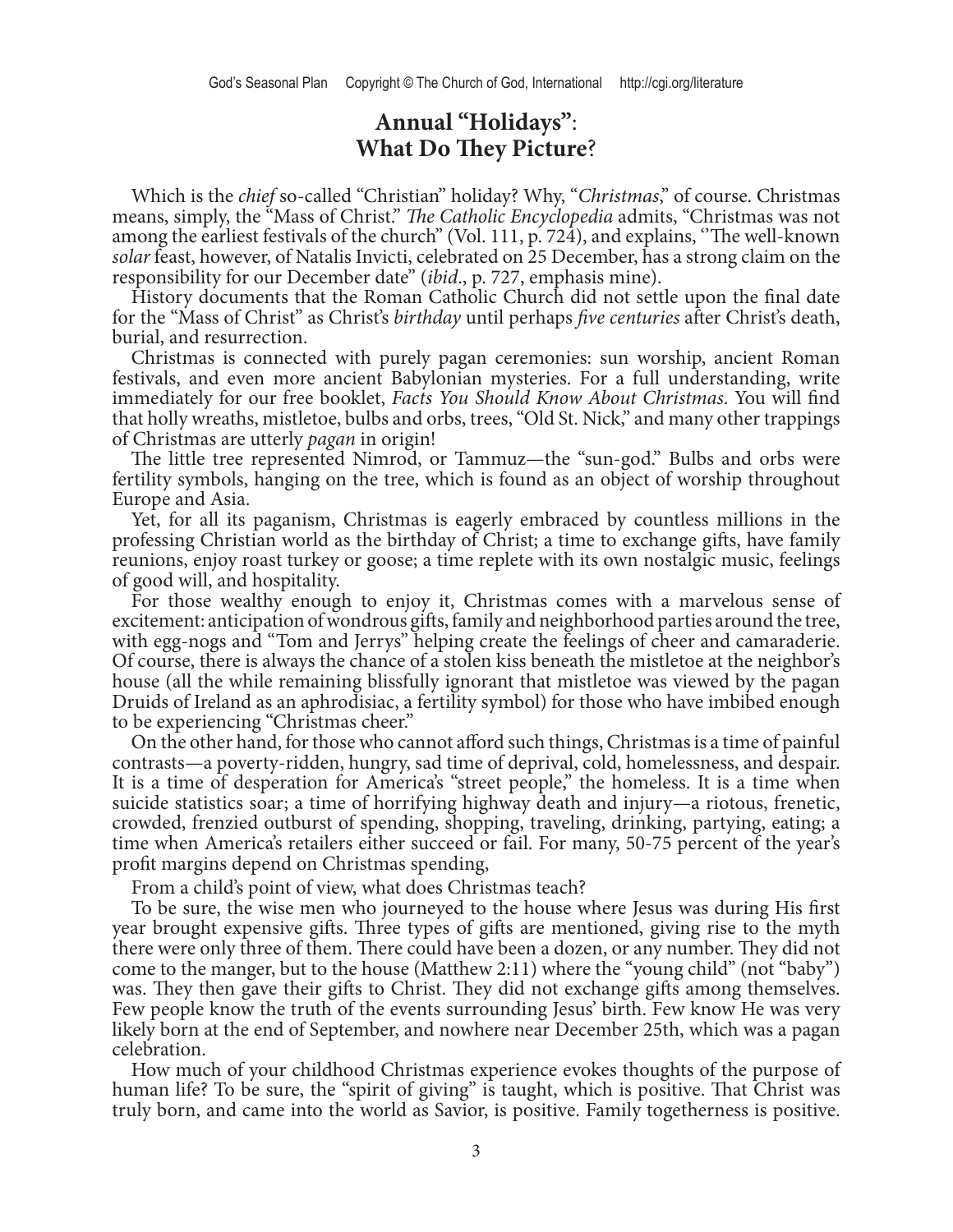But how much does Christmas, with its pagan symbols of sex, fertility, and Babylonian mysteries; tree worship, and Druidic myths, teach you about your reason for being here, what you are, why you are here, and where you are going?

#### **The Four Seasons**

Pagan feasts revolved around the seasons. They were based upon celestial observations, the summer and winter solstices, the vernal equinox. Most pagan holidays were essentially harvest festivals. Pagans prayed to their ''invincible sun" (*invictus solis*) in the depths of winter to begin "his" journey further north once again, putting an end to winter, and bringing the springtime, and new growth. Write immediately for your free copy of our booklet, *Facts You Should Know About Christmas*, for a real in-depth understanding, and historical proof.

The springtime festival of *Ishtar*, the pagan goddess of sex and fecundity of the ancient Babylonians (pronounced "Easter," with a long "ee" sound on the "I" and a silent "h.") was in thanksgiving for the advent of the spring, the end of winter, and new life. It was celebrated with a plethora of mythological ritual: rabbits, for their rapid procreation; eggs, as the source of life and the pagan concept of the beginning of creation; the "bous," or symbol of Tammuz (Nimrod), represented by the Ox, and cakes to Semiramis, Nimrod's mother-wife, and high priestess of the Babylonian mystery religion, as the "queen of Heaven," Such cakes, called "boun," or "bous," featured a *cross*, as a solar symbol, and were baked in honor of "Ishtar," or "Ashtoreth," and are seen today at "Easter" (Ishtar) time as "hot cross buns."

What did you learn, as a child, about your purpose for being here, the plan of salvation, from "Easter"?

Your parents probably told you it was about the resurrection of Christ. Perhaps you went to a sunrise service, faced the rising sun as a minister chanted or prayed. Then there was the excitement of wonderful new clothes—yellows, greens, and whites, the colors of springtime—white patent-leather shoes for little girls; "Easter" (Ishtar) bonnets, parades, and, of special excitement to little children, "Easter egg" hunts! Cuddly little bunnies and eggs. How cute. How wondrous. How nostalgic.

But not one child in a million was taught that the rabbits and eggs were sex symbols; that sunrise services were conducted in sun worship; that "Easter" means "Ishtar," or "Ashtoreth," the pagan goddess of sex and fertility. For a fuller understanding, please write immediately for our *free* booklets on "Easter" and *The Passover—ls It For Christians?*

Consider next the frivolous, capricious, demoniacal trappings of "Halloween." What is Halloween? Even the spelling has been altered, as the passing years and obfuscating tradition contrive to obscure the true, pagan symbolism of this most transparent of all the pagan harvest festivals.

Originally, the word was spelled, "Hallowe'en," which meant "The Eve of All Hallows," or "All Saints Day." Were you taught this as a child? Catholics often celebrate the day of *their favorite saint*, perhaps the "saint" after which they were named, When the calendar was filled with 365 names, a convenient date was chosen, our November 1st, as a day for "All Saints." Many Central and South American countries feature towns and villages named "Todos 10s Santos," meaning, "All Saints."

However, Halloween is not an invention of the Catholic Church, but an *adaptation* of an ancient, *pagan* festival. "Though now known as little else but the eve of the Christian festival, Hallowe'en and its formerly attendant ceremonies long antedate Christianity" (*Encyclopedia Britannica*, 11th Edition, Vol, XII, p, 857). History proves most of the superstitions connected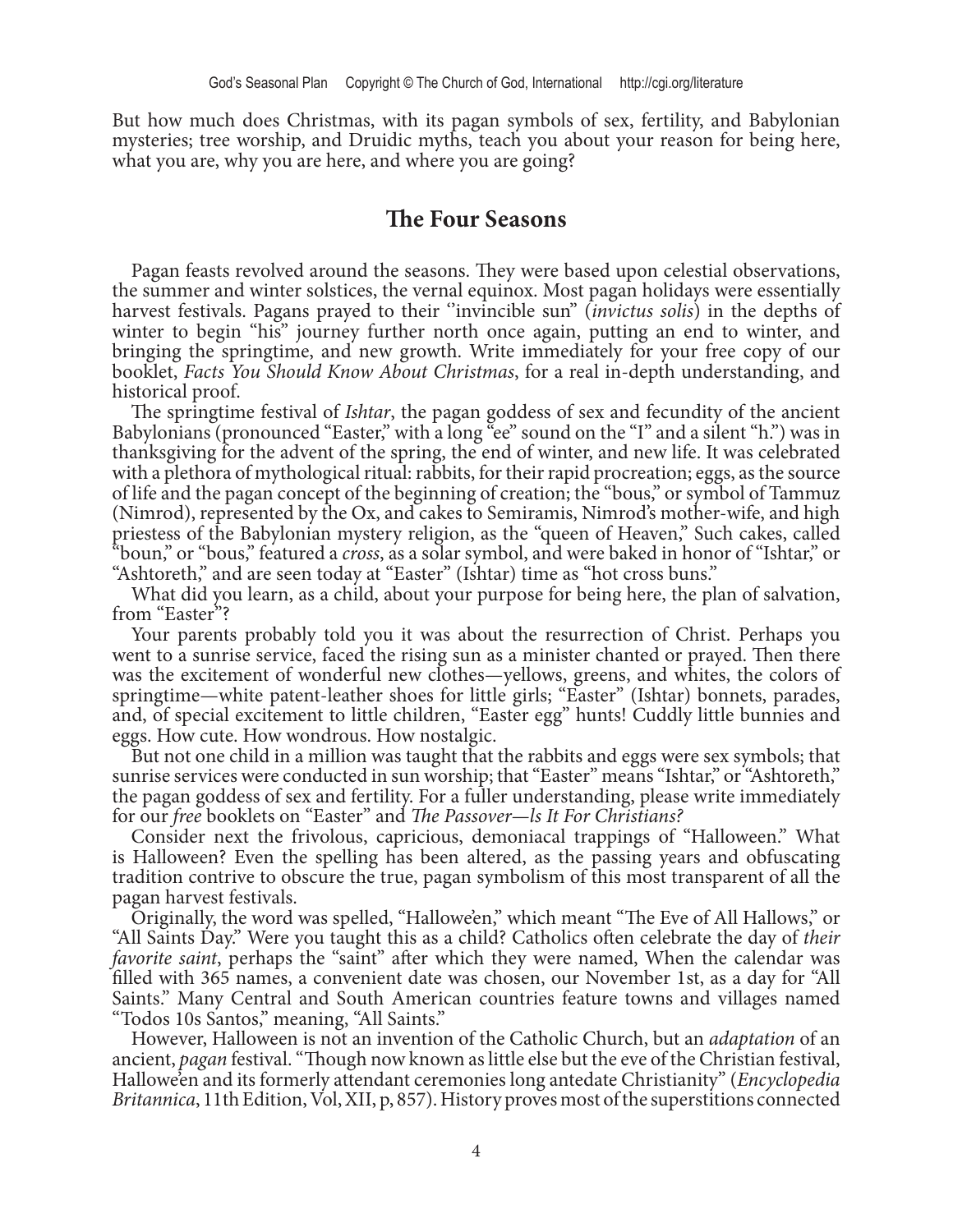with Halloween, including "apple ducking," and the like, are purely Druidic, from the pagan priests of pre-Christian Ireland.

The pagan Greeks and Romans celebrated a fall *harvest* festival in honor of their goddess "Pomona," which featured apples and nuts. Since the Druids believed "Saman," or Samhain, or Shaman, the "lord of the dead" (Satan), consigned the departed souls of people to the bodies of animals as punishment for wickedness, it was natural for them, in their darkened, pagan superstitions, to imagine it necessary to attempt to placate Saman with offerings, and to attempt to frighten away wicked spirits with "Jack o' lanterns."

Halloween features symbols of witchcraft, demonism, and *death.* What does it teach little children? The common practice of "trick or treating" is nothing more than children *playing the part of Saman and his demons,* approaching homes, demanding an "offering" of candies and the like in return for refraining from vandalizing the house!

Today, people festoon their houses and yards with "ghost decoys," in blissful ignorance. Are they attempting to attract "ghosts," or demons? Naturally, were you to make such a suggestion, a neighbor who has festooned his yard with Jack o' lanterns, witches, black cats and plastic ghosts would look at you in utter amazement, and wonder if you had gone crazy.

It would *not* seem *"crazy"* to the neighbor to decorate his home and yard with symbols of Satan, demons, and death.

Do modern space-age Americans, Canadians, Britons and many other nations actually "believe" they are frightening away evil spirits by pieces of white plastic hung in trees, or orange leaf bags with hideous faces, "Jack o' lanterns," placed on their lawns? Of course not. They are "innocently" mimicking pagans, entering into the "spirit of Halloween."

Perhaps you have not realized Halloween is the *most important annual festival to Satanists.*  For a complete understanding, write for our free brochure about "Hallowe'en," and the booklet about "Satanism," You will be *astounded* at the rank paganism associated with this fall harvest festival!

These three—Christmas, Easter, and Halloween—are probably the most important among "Christian" holidays. Then there is "Valentine's Day," also rooted in paganism, with connections to Nimrod, and other days, like "New Year's" day, in the middle of a dead winter; "Groundhog Day," and many, many more. Among them all, only "Thanksgiving" stands out as a celebration one may safely assume God endorses.

For Americans to gather around a bounteous table, giving thanks to God in commemoration ' of the early Pilgrim's practice of doing so is surely a wonderful thing to do, and has no pagan connotations.

But *why,* in all your church-going and religious experience, have you never been told about the rich, CHRIST-centered, NEW Testament meanings of God's annual Sabbaths given to Israel and Judah? Let's investigate the first one, the Passover.

## **The Passover and the Exodus**— **Pictures of Christ**

When God called His nation out of slavery under Moses, it was for the express purpose of "sacrificing the 'Passover"' (Exodus 3: 18; 5:1-3; Exodus 12).

Egypt is a type of sin. As ancient Israel was living as captive slaves in Egypt, so each one of us has lived as a slave to our appetites; to this world, with its false, vanity-ridden, materialistic values; held captive by the sway of Satan, who is the present world ruler (II Corinthians 4:4; Ephesians 2:2; Revelation 12:9).

Pharaoh is a type of Satan. Moses appears in two distinct shadowy roles: (1) as a type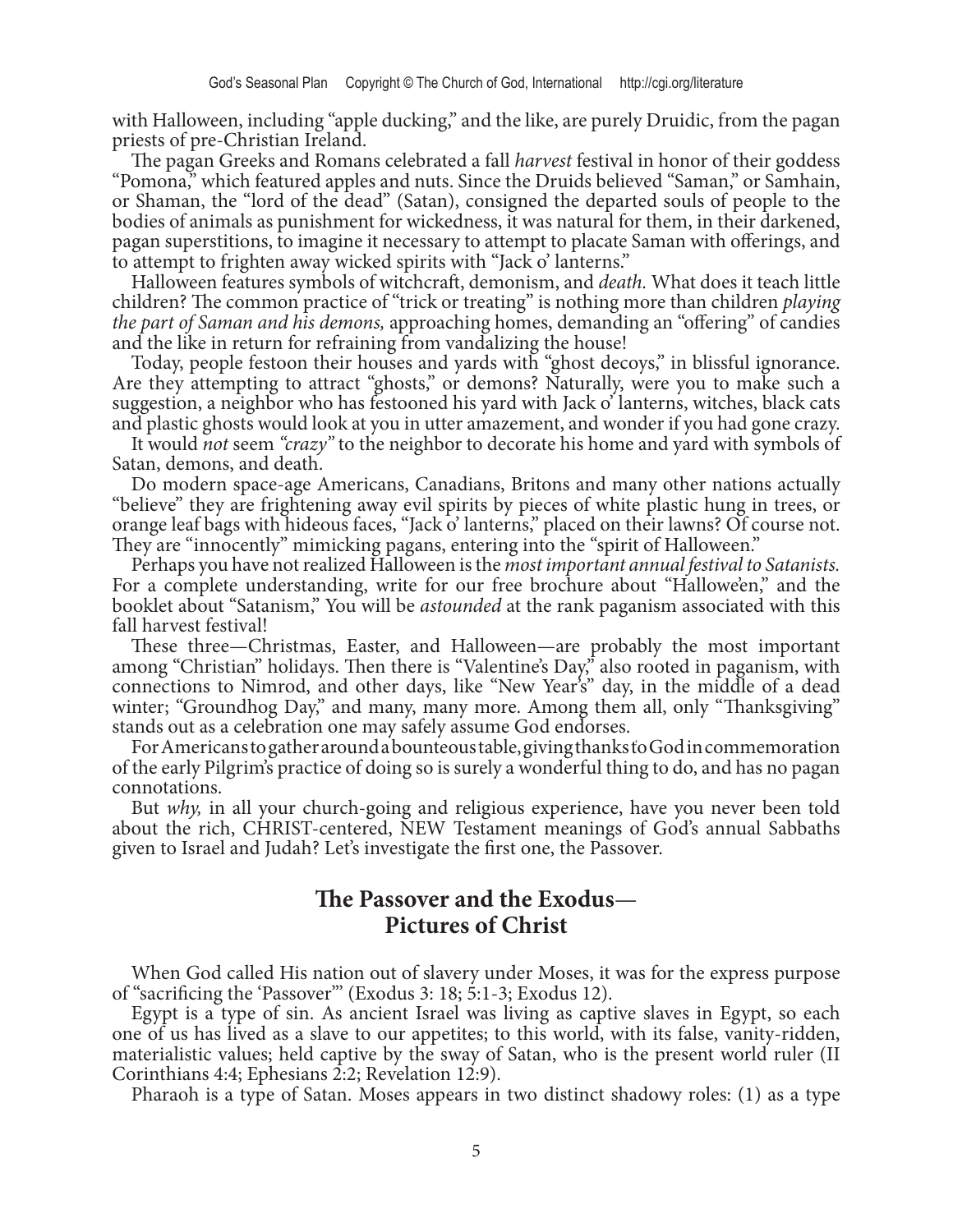of God the Father, calling His people out of sin, breaking the grip of Satan, and granting repentance. Also, Moses typified the Father in giving the law of God from Mount Sinai, (2) As a type of Jesus Christ: as the shepherd of God's people, leading them from Egypt; as the advocate for the people before Pharaoh (Satan); and as a "redeemer," conveying them out of slavery, toward freedom.

Moses and Aaron are also seen as shadowy types of the future "two witnesses" of Revelation 11. Continually, Moses and Aaron went before Pharaoh (type of Satan), performing miracles (see Revelation 11:4-6). Pharaoh's two magicians, Jannes and Jambres (types of the "beast and the false prophet" of prophecy [Revelation 19: 19-20]), empowered by Satan and his demons, counterfeited the miracles until the plague of the lice, when they were forced to admit, "This is the finger of God."

The perfect, helpless little sacrificial lamb is a type of Jesus Christ (Isaiah 53:7). The shed blood of the lamb on the lintels and door posts of the Israelites' houses is a symbol of Christ's shed blood atoning for our sins, causing the penalty of death (Romans 6:23) to pass over those who call upon Christ for forgiveness.

The death angel symbolizes God's judgments against unrepentant sinners who *will* not obey God (Ezekiel 9:2-11; Revelation 14:17-20). The "firstborn" are to be sanctified to God. Instead, the Egyptian firstborn, and everyone else, was lost in the most repugnant idolatrous paganism. God reaped a bitter harvest of the firstborn of Egypt as a terrible penalty for *sin*, but spared Israel as the "firstfruits" unto God from the earth, His own chosen people, protected under the symbol of the blood of Christ.

Once God had broken the hold of Pharaoh over the Israelites, they were hastily *thrust*  out of Goshen. In like fashion, when one repents, receives baptism and God's Holy Spirit, former friends—sometimes even beloved family members—have no further use for a person whose new understanding makes them uncomfortable. Instead, they attempt to dissuade such a repentant sinner from accepting God's truth, talk them out of it, make them feel "out of step" with the rest of society.

When Israel was hemmed in by the wilderness, facing the Red Sea on one hand, Pharaoh's army pursuing to the rear, and steep mountains on both sides, it 'typifies the newly-repentant sinner contemplating baptism, as a symbol of the burial of the old man; the washing away of sin in the waters; the resurrection of the "new man," or the "new creature in Christ," to live a new and different life, free from sin.

Satan and his minions do not give up easily. As Pharaoh's armies pursued Israel, so do former friends, habits, appetites, moods and attitudes attempt to overtake the repenting sinner.

Moses had to say, "Stand ye still, and see the salvation of the Eternal!" at the Red Sea.

By a stupendous miracle, Israel walked through the Red Sea bed dry shod! When Pharaoh and his army assayed to follow, they were drowned. Paul wrote, "Moreover, brethren, I would not that ye should be ignorant, how that all our fathers passed through the **sea;** and were *baptized* unto Moses in the cloud and in the sea; and did all eat the same spiritual meat [manna]; and did all drink the same spiritual drink [water, brought forth from the rock miraculously, Christ is the rock; the water is a symbol of God's Holy Spirit]: for they drank of that spiritual Rock that followed them: and that Rock was Christ" (I Corinthians 10:1-4).

When Israel passed through the Red Sea, a Christ-centered, *New* Testament type, or picture, of God's plan of redemption and salvation took place. Notice how Paul mentioned their miraculous sustenance on manna, which God sent down from heaven.

The Israelites were commanded to eat the Passover with "unleavened bread," called the "bread of haste," bread which was flat, plain—not light and fluffy, puffed up. Immediately following the Passover were the Days of Unleavened Bread.

God commanded them, "In the fourteenth day of the first month at even is the Lord's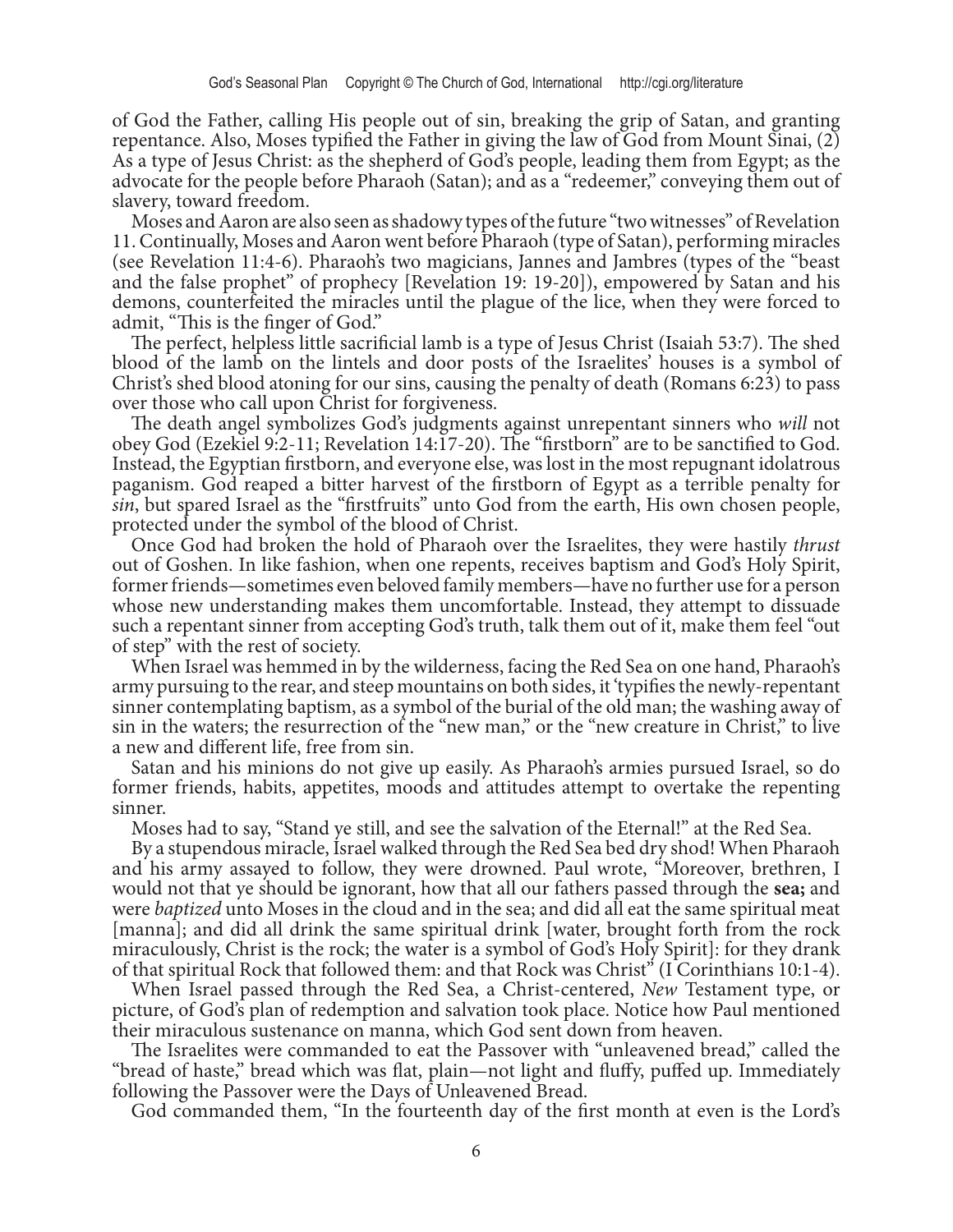Passover.

"And on the fifteenth day of the same month is the feast of unleavened bread unto the Eternal: *seven days ye must eat unleavened bread"* (Leviticus 23:5,6).

Leaven, as an agent which spreads throughout moist dough, and which causes bread or cakes to rise when baked, lending a light, airy texture, was pointed out as a type of *sin.* Jesus said, "Take heed and beware of the *leaven* of the Pharisees and of the Sadducees" (Matthew 16:5-12).

Unleavened bread, on the other hand, pictured sinlessness; humility, an absence of vanity, pride, and sin. Christ said, "I am that bread of life, Your fathers did eat manna in the wilderness, and are dead.

"This [pointing to Himself] is the bread which cometh down from heaven, that a man may eat thereof, and not die.

"I am the living bread which came down from heaven: if any man eat of this bread, he shall live for ever: and the bread that I will give is my flesh, which I will give for the life of the world" (John 648-51).

Do not all Christian-professing churches believe in Christ as Savior? *Then why do they never teach the rich meaning of God's annual holy days-the plan of redemption and salvation centering around Christ and His sacrifice as pictured in each of God's annual Sabbaths?* 

Can anything be more *New* Testament oriented than the meaning of the Days of Unleavened Bread?

Yet, nominal Christendom remains *totally ignorant* of these days. Years ago, when God's people gathered on church grounds near several small towns in East Texas, local restauranteers were amazed and incredulous when they learned why.

"The days of WHAT?" they asked. When representatives of the church explained, informing the restaurants that none of these thousands of people would be eating regular *bread* for a week, but eating "hard tack" or "matzos" instead, the people of the local towns, mostly Baptist, Methodist, Church of Christ, or Pentecostal, shook their heads in dumbfounded amazement.

Quickly, they lay in stocks of unleavened bread.

That autumn, the same church group was to return to the church grounds to observe the *Feast of Tabernacles.* In careful preparation, all the local restaurants and grocery stores once again ordered large stocks of *unleavened bread.* They were shocked when not *one single person* asked for it, but wanted regular bread, instead!

This true story serves to illustrate the point.

There is an incontrovertible *anti-Judeo BIAS* among professing Christianity! From the earliest moments in the first century, when many *Gentiles—*Greeks*,* Romans, and others were being converted, when the church wrestled with the problem of *circumcision* (Acts 15), a gradually increasing anti-Jewish bias began to emerge.

This rejection of all things Jewish took quantum leaps over the passing centuries. Though Christ Himself was Jewish, and though the apostles and the vast majority of the early church were Jewish, the Gentile leaders of the *apostate* church of the second and third centuries threw out the baby with the bath water: rejected God's Sabbath day; rejected God's annual Sabbaths; changed the date for the observance of the Passover, and called it "Ishtar" (Easter), instead; embraced the purely *pagan* festivals of Roman idolatry, such as Christmas, and effectively stamped out all knowledge of God's holy days.

Finally, during the days of Constantine, who had "converted" from sun worship to apostate "Christianity," the then *visible* church (God's true church had been forced "underground" by horrible persecutions) issued a decree that Christians were not to be found "Judaizing" by observing the Passover on the 14th of Abib, but were ordered to observe *Easter,* instead!

Is there anything "Jewish" about the CHRIST-centered meaning of the Days of Unleavened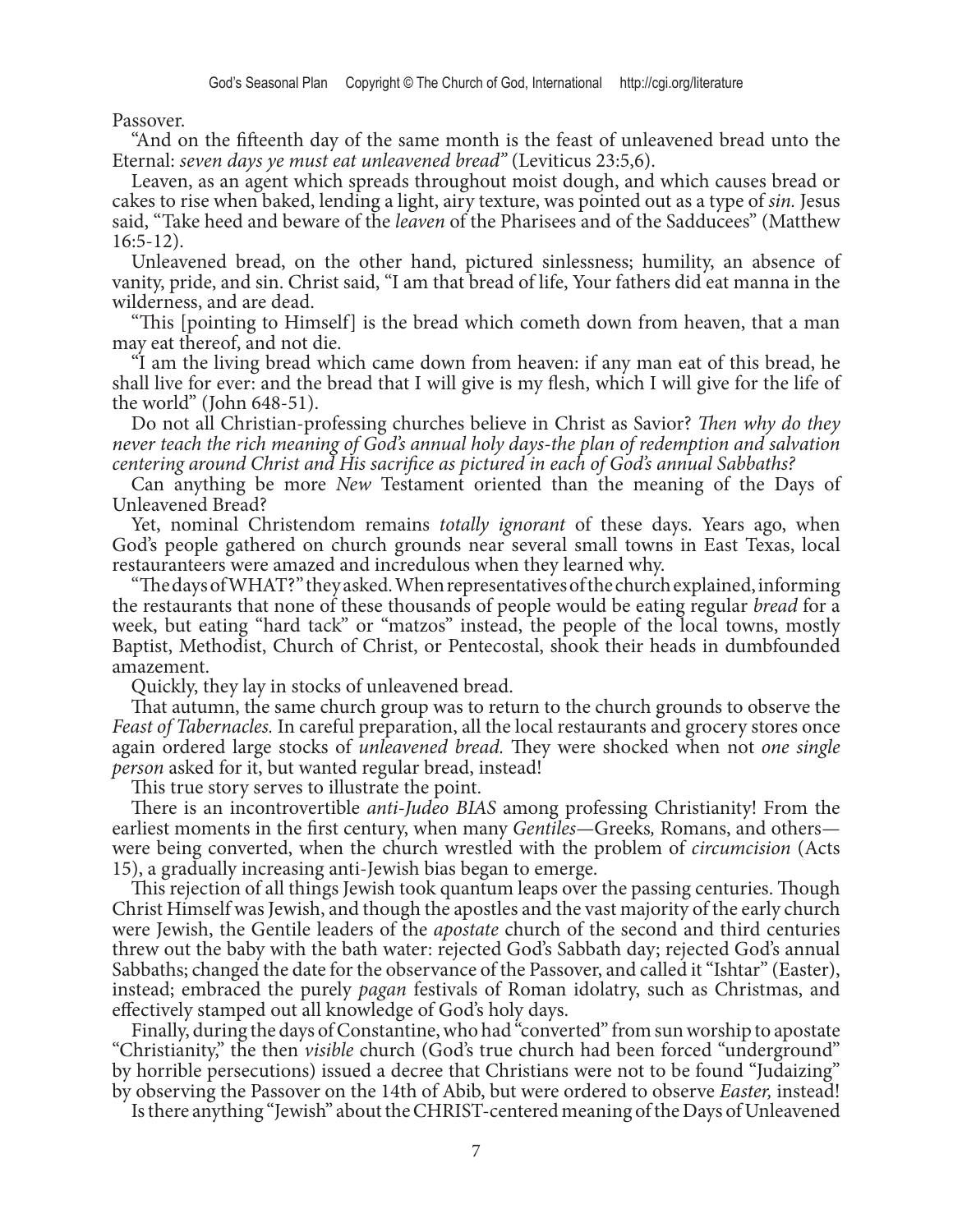Bread? No, nothing. Yet, you have not heard sermons preached in the Sunday-observing churches explaining the rich types and shadows of God's holy days as they pertain to repentance, baptism, the receiving of God's Spirit, the Second Coming of Christ to set up His Kingdom, the binding of Satan, and the final great resurrection.

Today, the Christian-professing world is lost in a sea of *ignorance* about God's plan! Embracing the pagan doctrines of the "immortality of the soul," and "going to heaven when you die," they fail to understand the plan of God as revealed in the progression of the seasons—fail to understand the truth about God's mercy upon the darkened races of Gentile nations who have never heard the Gospel.

## **More Bible Types Revealed**

The next holy day following the Days of Unleavened Bread is the "Feast of Sabbaths," or the "Feast of Firstfruits," which became named "Pentecost," meaning "fiftieth," by the Greek speaking world.

Why "fiftieth"?

Because the high priest was to cut the very first sheaf of grain on the weekly Sabbath *during the* Days *of Unleavened Bread.* This meaningful ceremony pictured the *first* of the firstfruits; the very first sheaf of the springtime barley harvest.

It pictures the RISEN CHRIST, now "cut off " from the world, ascending to the Father in heaven. The ceremony became known as the "wave sheaf' offering, since the priest would select a sheaf of the grain, harvest it, and then *wave* it toward heaven in thanksgiving to God.

God said, "And ye shall count unto you from the morrow after the sabbath, from the day that ye brought the sheaf of the wave offering, *seven sabbaths* shall *be* complete:

"Even unto the morrow after the seventh sabbath shall ye number fifty *days*…" (Leviticus 23:15,16).

Christ ascended to His Father on a *Sunday,* after being resurrected late Sabbath afternoon. The wave sheaf pictures CHRIST, as the FIRST of the "firstfruits" of God's righteous harvest of the earth.

The number seven pictures perfection. Seven times seven symbolizes *complete* perfection. Built around the land sabbaths and the year of release was the *Jubilee,* This shadowy type of the Kingdom of God is found in the seven sabbaths (49 days) which were to be reckoned until the *fiftieth* day (Jubilee), which was the Feast of "Sabbaths," or "Firstfruits."

The firstfruits pictures God's righteous harvest from among mankind from the time of Christ *until the Millennium and the Great White Throne Judgment* (Revelation *20:1-5;* 11- 15).

Is anything more richly rewarding to a farmer than seeing the fruits of his labor coming from his land, the early grain harvest of abundant food—giving thanks to God for rain in due season, for the *new wealth* coming forth from the soil?

God's springtime holy days picture *repentance,* acceptance of Christ's shed blood, allowing Christ to dwell within us through His Spirit (by eating unleavened bread for seven days), and shows us that we are part of an early harvest, a "firstfruits" unto God (James 1:18). It also shows us that God *is not trying to save the whole world now,* that there is to come a later, *fall* harvest unto God.

This is a vitally important point, for the vast majority of professing Christians simply do not understand the *schedule of events* in God's plan. If they knew the beauty of His plan as revealed *seasonally* through His annual Sabbaths, they would never suppose most of the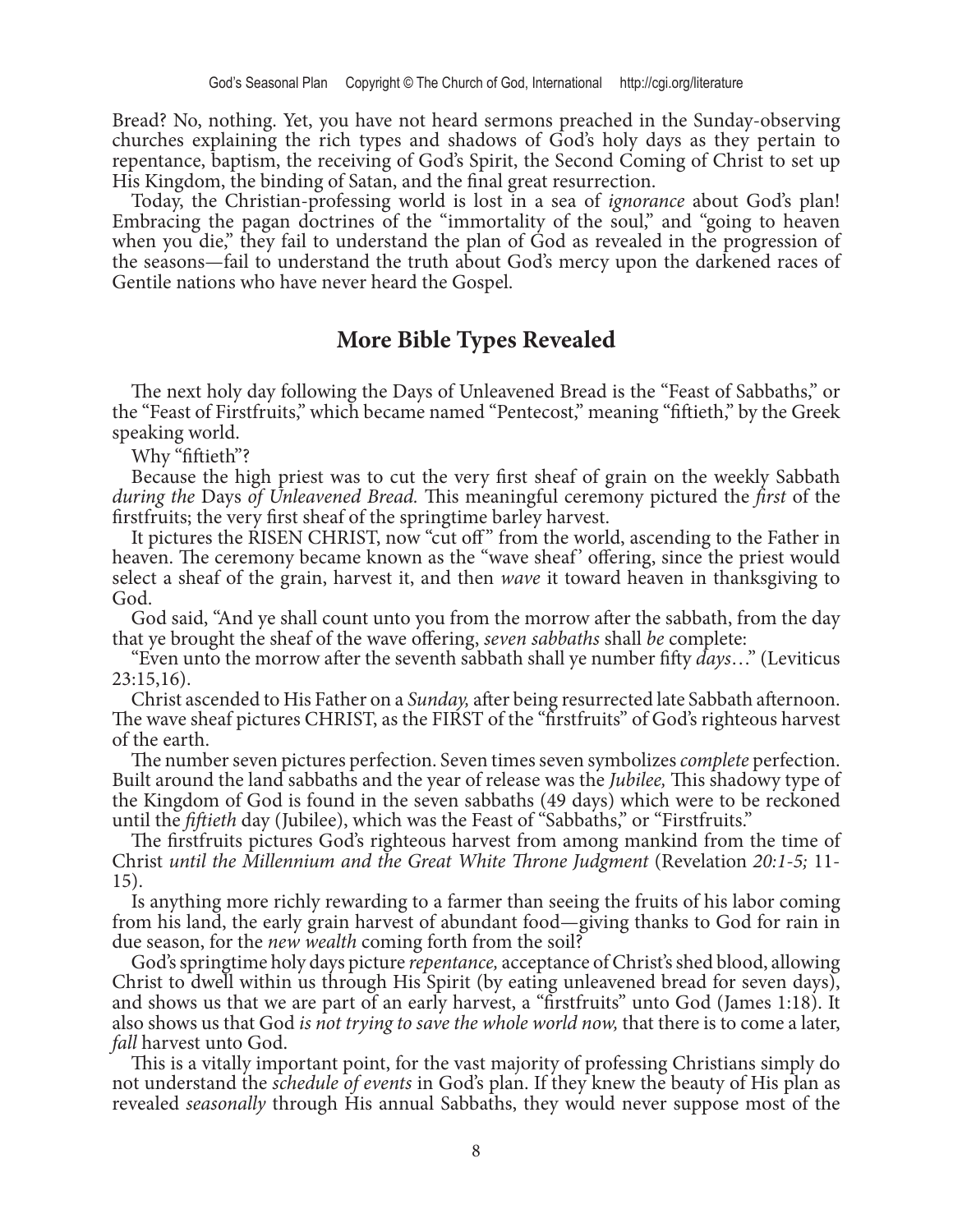world is *lost* forever, never believe that God could be so cruel as to punish, in a blazing hell fire, little oriental infants who have never so much as heard the name of Christ.

Ample biblical proof exists to demonstrate that Paul, the apostle to the Gentiles, not only *kept God's annual Sabbaths,* but taught Gentile converts to do so.

He wrote to the Corinthians, "Your glorying is not good. Know ye not that a little leaven leaveneth the whole lump?

"Purge out therefore the old leaven, that ye may be a new lump, *as ye are unleavened* [a clear contradiction of terms, unless he plainly means they were observing the Days of Unleavened Bread, for he had just told them they were "leavened," meaning they were guilty of sins which needed to be purged, or expunged. When he said "as ye are unleavened," it can only mean that they received this missive *during the Festival of Unleavened Bread*, that they were keeping it!]. For even Christ our Passover is sacrificed for us:

"THEREFORE LET US KEEP THE FEAST, not with old leaven, neither with the leaven of malice and wickedness; but with the unleavened bread of sincerity and truth" (I Corinthians 5:6-8).

Can anything be plainer?

Paul instructed these *Gentile* Christians in the large *Gentile* city of Corinth to *keep the Feast of Unleavened Bread*!

Not only did the Feast of Sabbaths picture the risen Christ, and the *firstfruits* unto God, it also forshadowed the momentous events on the Day of Pentecost, explained in Acts, the second chapter.

How appropriate that the Feast of "Firstfruits" unto God should fall on the *very day God sent His Holy Spirit to this earth*, as Christ promised! (John 16:7).

Though many Protestants celebrate "Whitsunday," they do so *50 days after Easter* (Ishtar), not 50 days from the weekly Sabbath during the Days of Unleavened Bread.

Many myths and traditions sprang up surrounding "Whitsunday." The Church of England formerly celebrated *three* days surrounding it, and in May, 1871, the British government declared "Whitmonday" a legal bank holiday.

Those who keep God's annual holy days know that *Pentecost* is the *birthday of the church*, the Christian festival in commemoration of the great events on that original Pentecost when the Holy Spirit, with a loud, roaring sound like a rushing wind, filled all the room where the apostles and others were assembled, when the apostles appeared to have flaming crowns of fire atop their heads.

Nearly 30 years following Christ's resurrection, Paul, the apostle to the Gentiles, wrote to the *Gentile* church in Corinth, "But I will tarry at Ephesus until *Pentecost*" (I Corinthians 16:8).

#### **Trumpets and Atonement**

When was the last time you heard a sermon expounding all these rich, detailed types and shadows of *Christ*, of *salvation*, as revealed through God's annual holy days? If you are among the majority, you will probably answer, "Never! "

Yet, *all* the annual Sabbaths given to Israel convey to our minds part of the detailed tapestry that is God's great plan of redemption and salvation.

Passover, the Days of Unleavened Bread, and Pentecost all come in the *springtime*. Just before the fall comes the *Feast of Trumpets*. God said, "In the seventh month, in the first day of the month, shall ye have a Sabbath, a memorial of blowing of trumpets, an holy convocation" (Leviticus 23:24).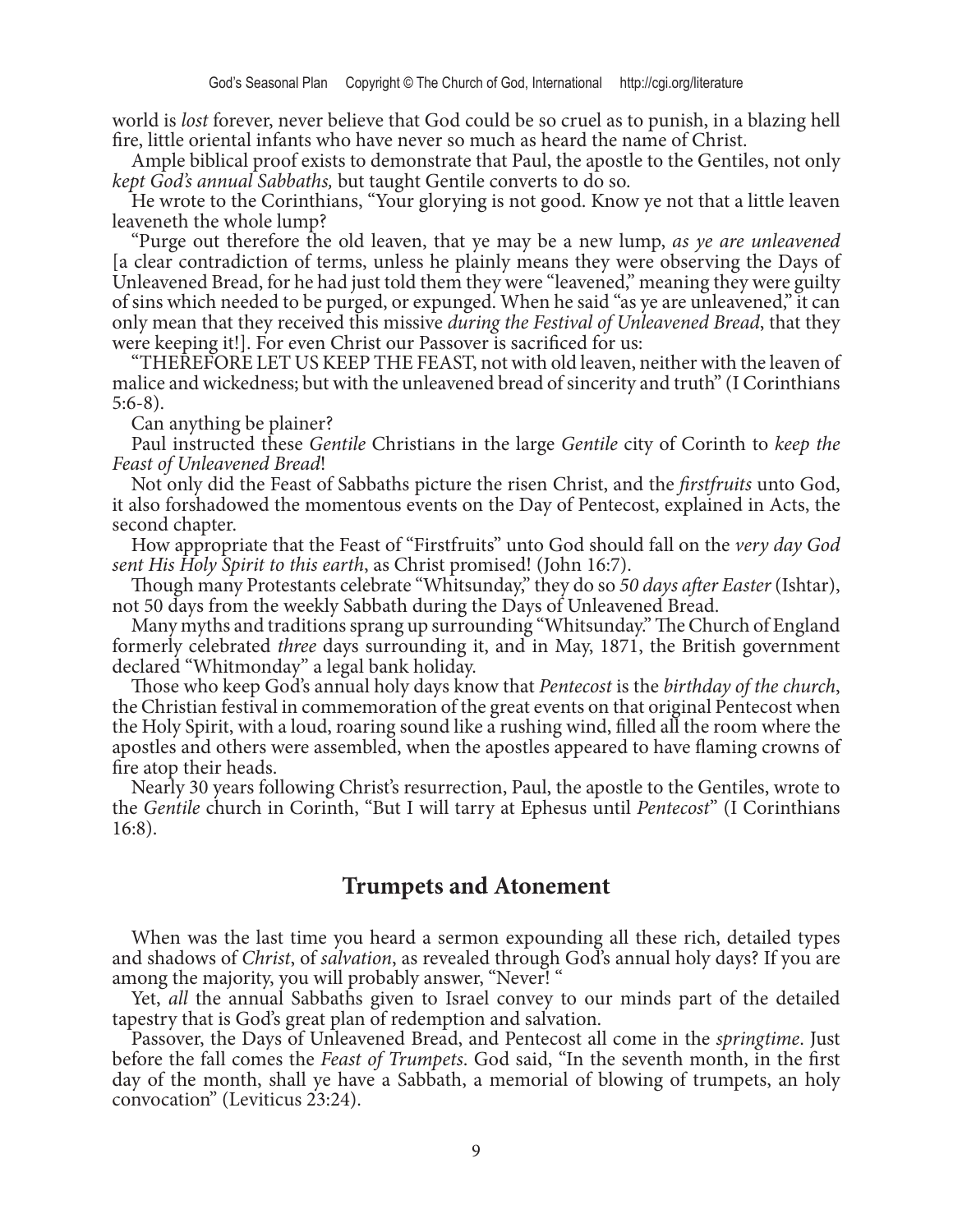The trumpet was Israel's means of communication, Study Numbers 10:l-10 for further details. To assemble the people, trumpets were blown, They were blown as "officers' call," just as in the military, to cause this or that tribe to march, or to herald the arrival of special occasions. They were blown as an *announcement*—to say, in effect, "ATTENTION, everyone!" They were blown as an alarm if an enemy was approaching, and blown on solemn holy days,

In a sense, the trumpet was ancient Israel's "radio and television," for it was a means of instant, mass communication.

God's prophetic messages clearly show that God *announces* each great intervention of God by the sound of a *trumpet* (Revelation 8:6). Christ said, "And then shall appear the sign of the Son of man in heaven: and then shall all the tribes of the earth mourn, and they shall see the Son of Man coming in the clouds of heaven with power and great glory.

"And He shall send His angels with a great sound of a trumpet, and they shall gather together His elect from the four winds, from one end of heaven to another" (Matthew 24:30,31),

Though this final trumpet blast occurs suddenly, God shows that the *process* of calling out God's elect from this earth over many decades is *also* typified by the blowing of a trumpet!

"Cry aloud, spare not, *lift up thy voice like a trumpet*, and shew my people their transgression, and the house of Jacob their sin," wrote Isaiah (Isaiah 58:l). Christ said, "And this Gospel of the Kingdom shall be preached in all the world for a witness unto all nations, and then shall the end come" (Matthew 24:14), and told His disciples, "What I tell you in darkness, that speak ye in light: and what ye hear in the ear, that preach ye upon the housetops" (Matthew 10:27).

The primary focus of the Feast of Trumpets is the *return of Jesus Christ* to this earth. God says, "Behold, I shew you a mystery; we shall not all sleep [die the first death], but we shall all be changed,

"In a moment, in the twinkling of an eye, *at the last trump* [the last of all the trumpets listed in Revelation, the same trumpet call to which Christ referred]: for the trumpet shall sound, and the dead shall be raised incorruptible, and we shall be changed" (I Corinthians 15:50-52).

Today, God sends out His *announcement* of Christ's coming Kingdom through His church, through the preaching of the Gospel, through proclaiming the *sins* of our peoples, through witnessing, warning, forth-telling, inviting people to *repent!* 

But the time is coming when God will no longer speak through human voices, but will cause mighty angels to blow on ear-splitting *trumpets!* Then, the whole world will hear! The final trumpet blast heralds Christ's Second Coming as KING OF KINGS and LORD OF LORDS to *rule* this earth with a rod of iron (Revelation 226; 3:21; 19: 11-16).

The emphasis on the Feast of Trumpets is *mostly prophetic!* It focuses mainly on Christ's coming and the resurrection, but also foreshadows the *announcement* God is sending to mankind through His church, through the preaching of the Gospel of Christ as a witness and a warning!

Then comes the only commanded *fast* day of the year, the solemn Day of Atonement.

God said, "Also on the tenth day of this seventh month there shall be a day of atonement: it shall be an holy convocation [a commanded assembly] unto you; and ye shall *afflict your souls* [lives]…" (Leviticus 23:27).

In a solemn ceremony on this day of *fating,* when God commanded Israel not to eat or drink from sundown of the previous day until sundown on Atonement, the high priest enacts a fascinating, meaning-laden ritual. Study Leviticus the 16th chapter to understand all the types.

Two goats were to be presented. One was "for the Eternal," and the other an "Azazel," erroneously called a "scapegoat." The "Azazel" goat was to have all the sins of Israel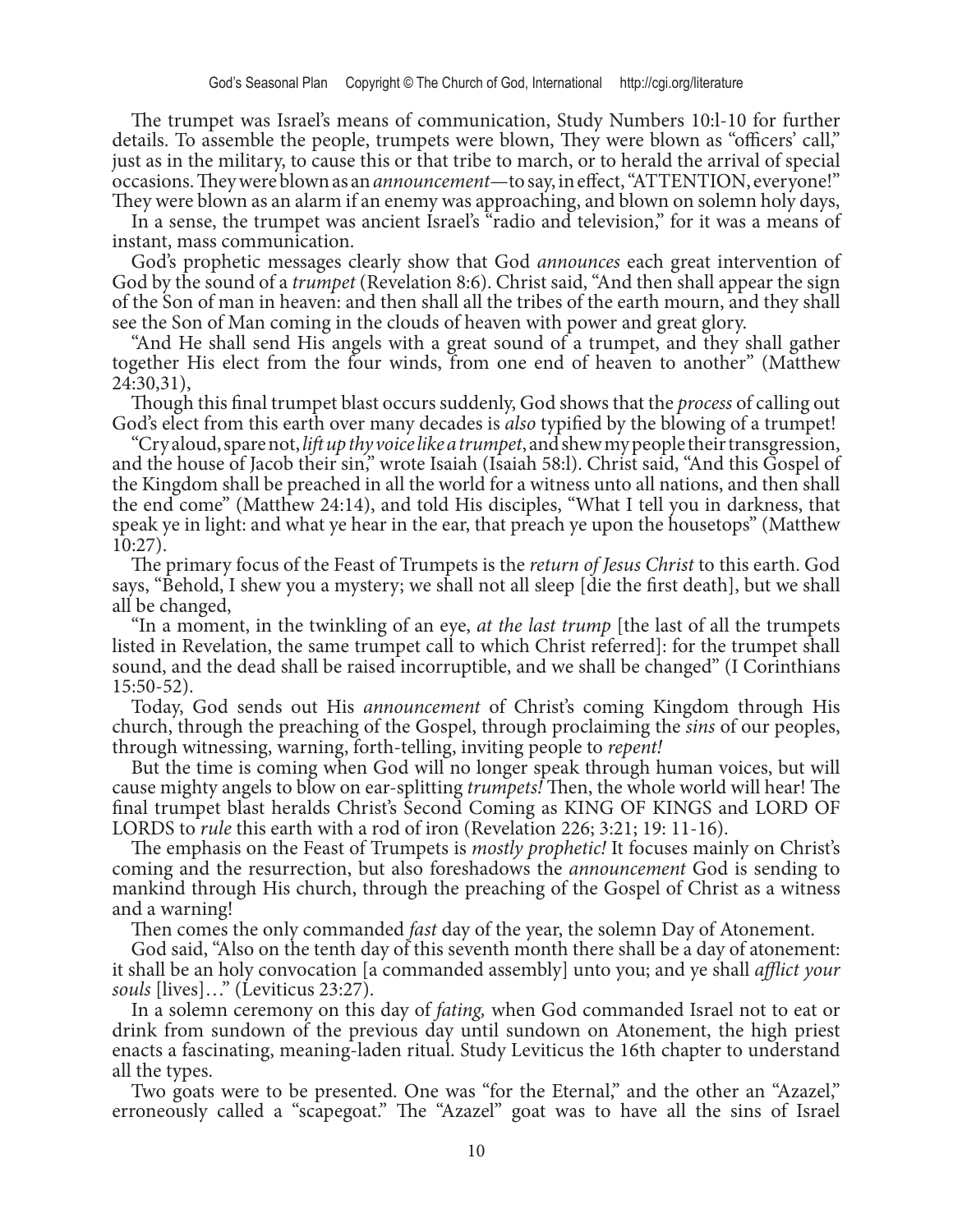symbolically placed upon its head, and then was to be led in the hands of a "fit man" who would not allow the goat to turn back into the distant wilderness, where it would be released.

One goat was sacrificed, symbolizing an atonement for sin, a shadow of Christ's impending sacrifice. The other was to be allowed to wander in the wilderness, bearing, figuratively, the sins of Israel upon it (Leviticus 16:21).

Only *once* in the year was Aaron, and the high priests to follow him through the centuries, to enter into the "Holy of Holies" in the tabernacle (later, the temple). The ninth chapter of Hebrews explains the deep meaning of this ritual. Paul wrote, in part, "But into the second [the Holy of Holies] went the high priest alone once every year, not without blood, which he offered for himself, and for the errors of the people:

"The Holy Spirit this signifying, that the way into the holiest [type of heaven, and God's presence] of all was not yet made manifest, while as yet the first tabernacle was yet standing… But Christ being come an high priest of good things to come, by a greater and more perfect tabernacle, not made with hands, that is to say, not of this building;

"Neither by the blood of goats and calves, but by His own blood He entered once into the holy place, having obtained eternal redemption for us…" (Hebrews 9:7-12).

The sacrifice on the Day of Atonement was extremely elaborate. The priest had to carefully wash and dress, had to sacrifice an animal for his own sins, had to sprinkle blood upon the book and the people (Hebrews 9:19).

In this elaborate ritual, accomplished on a day of *fasting*, one sees the terrible consequences of sin. God has decreed that the penalty for sin is *death* (Romans 6:23). Yet, He sent His Son, Jesus Christ, as the "Lamb of God" to die for the sins of you and me, for all mankind—to atone for sin so that those who call upon Christ are symbolically covered by His shed blood, their sins forgiven.

To be sure, the ancient ceremony of Atonement was a bloody one. Now, see the whole picture: The high priest was a type of *Christ*, entering "through the veil" that separated the outer holy place from the "Holy of Holies," a type of heaven itself. The veil in the temple *split* when the miraculous earthquake struck at the moment of Christ's death, signifying that Christ's death had made it possible for mankind to have *direct access to God the Father* through Christ!

The "Azazel" goat is *not* a type of Christ, but a type of Satan! Notice: "And I saw an angel come down from heaven, having the key of the bottomless pit [the abyss: see Jude 13] and a great chain in his hand.

"And he laid hold on the dragon, that old serpent, which is the Devil, and Satan, and *bound him a thousand years*" (Revelation 20:1,2). This angel was pictured by the "fit man" selected to take the goat over whose head the sins of Israel were confessed into a trackless wilderness, and there release it, *alive.*

Thus, God shows we have all had a *partner* in sin! This goat is not a "scapegoat," for God places guilt where guilt squarely belongs! The Hebrew word "Azazel" comes from a word meaning "fierce, mighty, rough, or strong," such as "rough goat." It means, literally, "the rough goat that is sent out."

Thus, the detailed ceremony of the Day of Atonement shows the necessity for Christ's sacrifice to atone for sins; shows how His death opened the way into God's presence in heaven itself; shows how Satan will finally be bound, unable to deceive the nations any more.

Paul wrote, "Moreover he sprinkled with blood both the tabernacle, and all the vessels of the ministry. "And almost all things are by the law purged with blood, and without shedding of blood is no remission.

"It was therefore necessary that the patterns of things in the heavens should be purified with these; but the heavenly things themselves with better sacrifices than these.

"For Christ is not entered into the holy place made with hands, *which are the figures*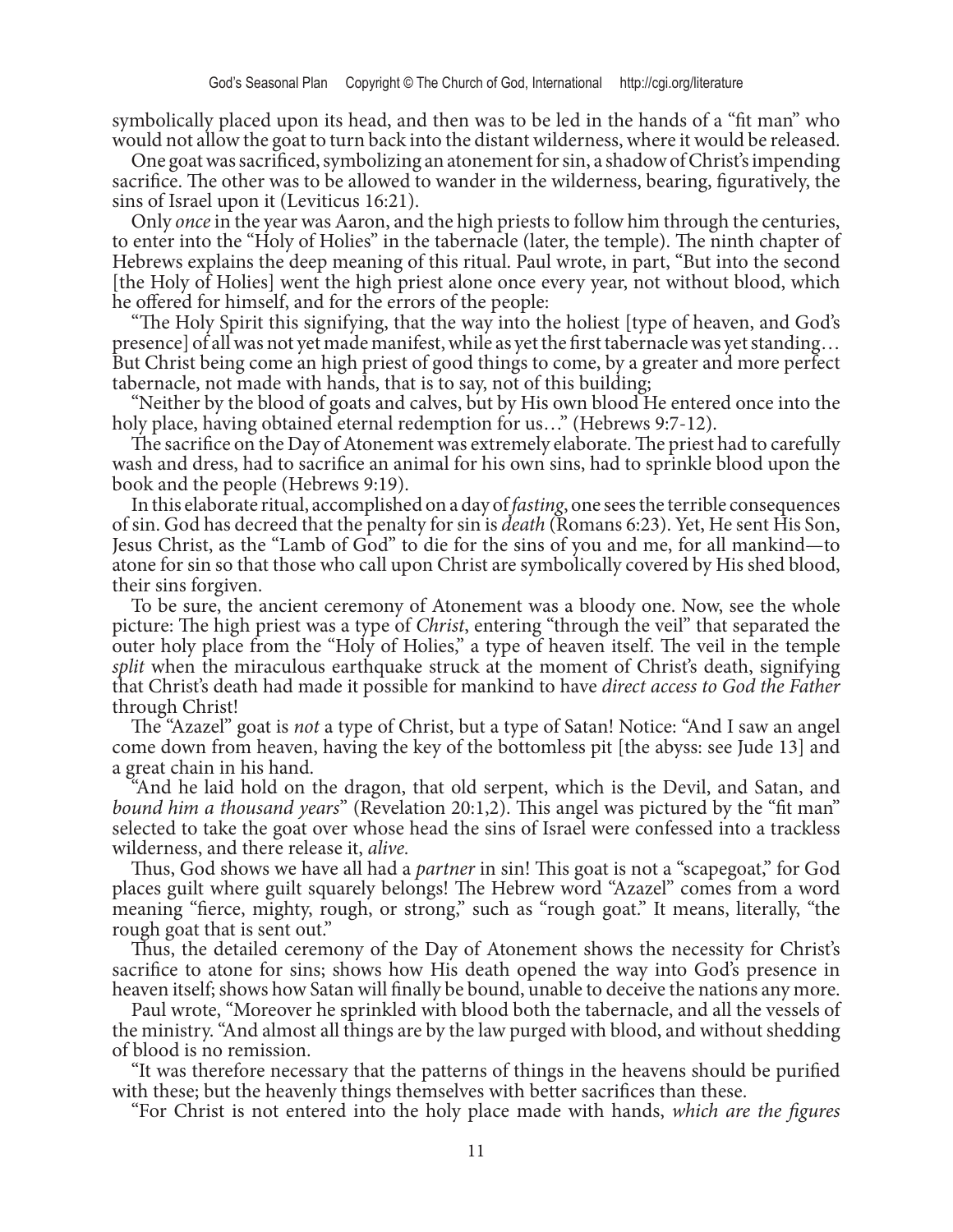*[types, pictures] of the true;* but into heaven itself, now to appear in the presence of God for us:

"Nor yet that He should offer Himself often, as the high priest entereth into the holy place *every year* [on the Day of Atonement!] with blood of others…but now *once* in the end of the world [age] hath He appeared to put away sin by the sacrifice of Himself " (Hebrews 9:21-28).

Do you see how these rich *New Testament* truths were pictured so ceremoniously, so richly, and in such detail, by the accompanying rituals of the annual holy days?

WHY, then, do the churches *utterly ignore* these annual Sabbaths? *Why* have you not heard the Christ-centered, *New* Testament meaning of God's annual holy days?

Now for one of the richest of all—the fabulous fall harvest festival, the *Feast of Tabernacles,*  followed by the "Last Great Day."

## **The Feast of Ingathering**

At the time of the great fall harvest season, God set His "Feast of Tabernacles." The word "tabernacle" merely means "booth," or "kiosk," a temporary domicile. God said, "And the Lord spake unto Moses, saying,

"Speak unto the children of Israel, saying, The fifteenth day of this seventh month shall be the feast of tabernacles for seven days unto the Lord.

"On the first day shall be an holy convocation: ye shall do no servile work therein …Also in the fifteenth day of the seventh month, when ye have gathered in the fruit of the land, ye shall keep a feast unto the Lord seven days: on the first day shall be a sabbath, and on the eighth day shall be a sabbath.

"And ye shall take you on the first day the boughs of goodly trees, branches of palm trees, and the boughs of thick trees, and willows of the brook; and ye shall rejoice before the Lord your God seven days.

"And ye shall keep it a feast unto the Lord seven days in the year. It shall be a statute for ever in your generations: ye shall celebrate it in the seventh month.

"Ye shall dwell in booths seven days; all that are Israelites born shall dwell in booths:

"That your generations may know that I made the children of Israel to dwell in booths, when I brought them out of the land of Egypt: I am the Lord your God.

"And Moses declared unto the children of Israel the feasts of the Lord" (Leviticus 23:33- 35, 39-44).

Notice that the Feast of Tabernacles, or little "booths," was coincident with the time of the gathering in of the fruit of the land—a festival which emphasized the *harvest.* 

Notice also that God said the *purpose* for their dwelling in these little tabernacles or temporary domiciles for seven days was so that they would remember that God "made the children of Israel to dwell in booths…,"

All you really learn from this scripture, standing by itself, is that God said they were to "dwell in booths" so they would remember that God made them to "dwell in booths."

It is only when one looks at all other relevant scriptures concerning the meaning of dwelling in temporary domiciles; only when one considers the Feast of Tabernacles in light of its logical seasonal progression, viewing it from the perspective of *all* the other annual Sabbaths, that the rich, detailed, inspiring picture of the meaning of the festival of temporary booths, or tabernacles, becomes clear,

God reveals that He has placed within each human being the "spirit in man," or the *human spirit,* which, while it has no separate consciousness or intelligence apart from the brain, it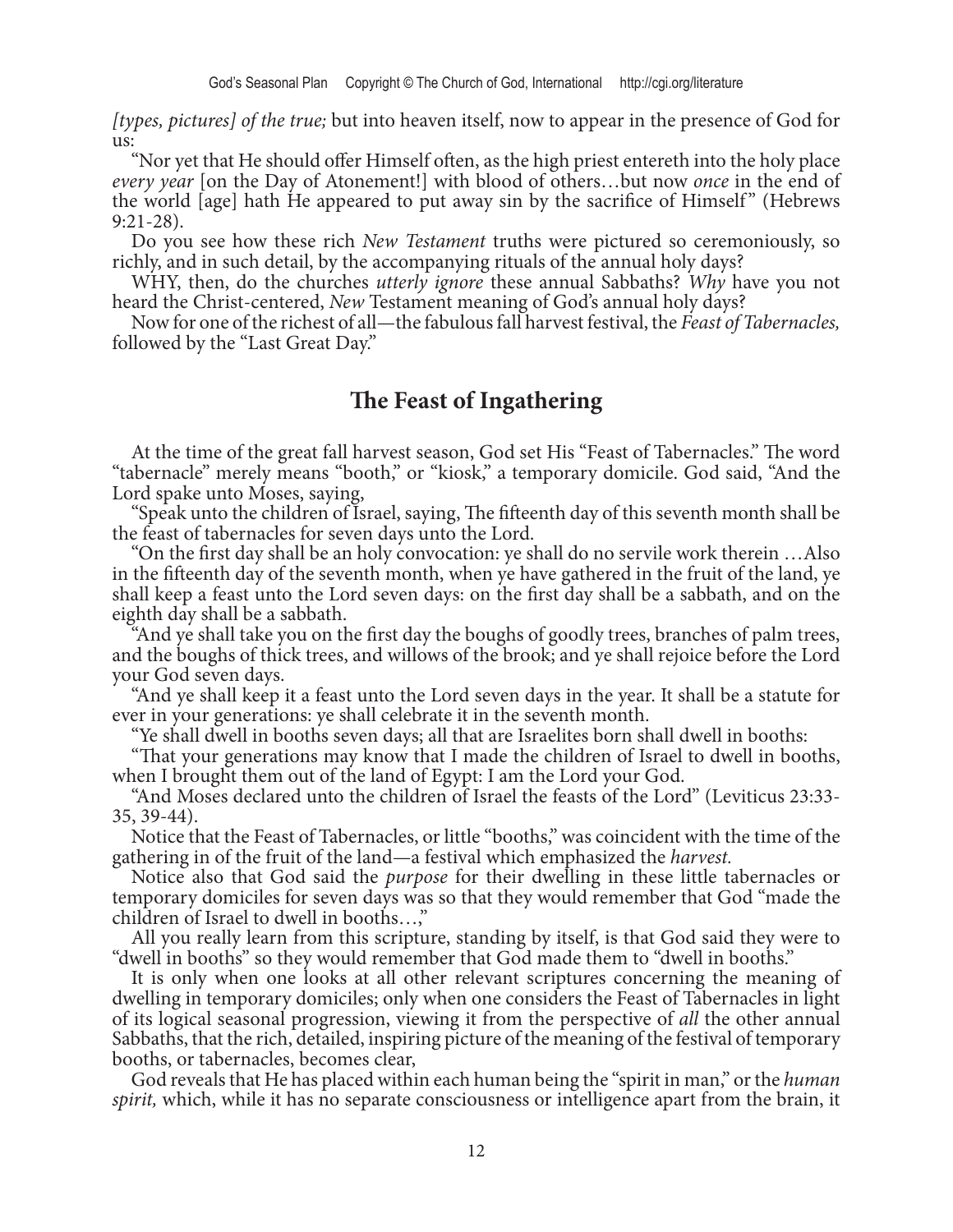is nevertheless *spiritual.* 

Paul wrote, "The spirit itself [God's Holy Spirit] beareth witness with OUR SPIRIT that we are the children of God" (Romans 8:16). *All* of us are endowed with the human *spirit.*  This entire eighth chapter of the book of Romans says a great deal about how God's Holy Spirit is to dwell inside our mortal bodies.

Jesus said we are not to fear man, who after he has *destroyed the body*, cannot destroy the "soul."

The traditional concept of the "immortality of the soul" misses the mark by a wide margin. There is no separate, intelligent, feeling, living "soul" which departs the body at death. For complete proof, and for many of the usages of the various Hebrew and Greek words for "soul" in both the Old and the New Testament, please write immediately for our free brochure ''Do You Have an Immortal Soul?"

That there is something which is *spiritual* in connection with the human brain which man *cannot destroy* is obvious from Christ's words. Christ said, ".,.fear not them which kill the body [Greek: *soma]* but are not able to kill the soul [Greek: *psuche]:* but rather fear Him which is able to *destroy* both soul and body in Gehenna" (Matthew 10:28). Notwithstanding the fact that the traditional concept of the "immortal soul" is erroneous, it is clear from Jesus' words that there IS something *spiritual* in connection with the human mind which man simply *cannot destroy.* 

That is why the Bible speaks of a complete *conversion* by the receiving of God's Holy Spirit.

Paul put it this way, "…put off concerning the former conversation [conduct] the *old man,* which is corrupt according to the deceitful lusts; and be renewed in the *spirit of your mind:* and that ye put on the *new* man, which after God is *created* in righteousness and true holiness" (Ephesians 4:22-24).

Few have understood that God is begetting *children,* that a *new spiritual life* is engendered within each human being who repents and receives God's Spirit. Plainly, it is "created." Conversion—receiving the begettal of the Holy Spirit—is not merely a change in attitude or outlook; not turning over a new leaf, or making minor adjustments in life style. It is the creation of a *new creature* in Christ!

He wrote to the Colossians, "Lie not one to another, seeing that ye have put off the *old man* with his deeds;

"And have put on the *new* man, which is renewed in knowledge after the image of Him that created him…" (Colossians 3:9,10).

Paul also wrote, "Therefore if any man be in Christ, he is a *new creature:* old things are passed away; behold, all things are become new" (II Corinthians 5:17). The word for "creature" is used for "creation" in many instances.

In order to fully comprehend this marvelous truth, please write immediately for our free booklet *Why You Were Born,* which explains the truth from your Bible about the "new creature in Christ" which is begotten by God's Holy Spirit in every human mind once one has repented, been baptized, and received from God's ministers the laying on of hands.

Also, please request another booklet which bears directly on the same subject, entitled *What Is Your Destiny?* 

These booklets will help you understand how the concept of "the immortality of the soul" *misses the mark* of the real *truth* about the human spirit!

To b sure, there IS something "spiritual" about each human mind.

Almighty God is reproducing after His own kind. Creation was not completed in the Garden of Eden—only begun, in physical prototype.

God is the author of all life, Creator, and Life Giver. God has created the process of *reproduction* in all species of life, and is the Inventor and Designer of human procreation.

You will come to understand the beautiful analogy of human reproduction; where you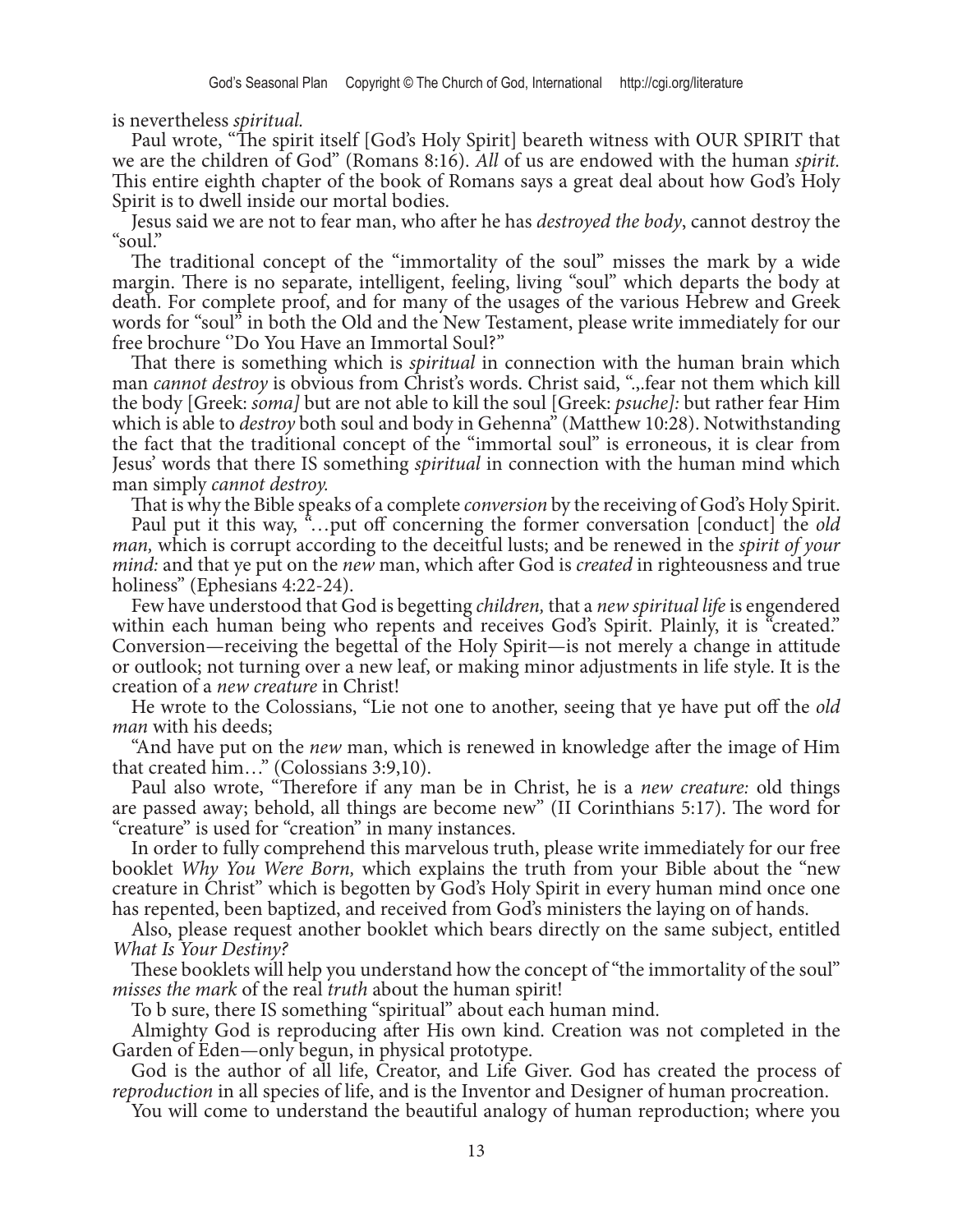came from; the miracle of *human birth* as it portrays the *spiritual* begettal, and ultimate spiritual *rebirth* into the very family of God.

What has this to do with the Feast of Tabernacles?

*Everything!* 

As Christ showed, though man can destroy this mortal, temporary *body*, he cannot destroy the *real you*!

Notice how the apostle Paul expounded this beautiful concept: "…we preach not ourselves, but Christ Jesus the Lord; and ourselves your servants for Jesus' sake,

"For God, who commanded the light to shine out of darkness, hath shined in our hearts, to give the light of the knowledge of the glory of God in the face of Jesus Christ.

"But we have this treasure [and it is real *treasure*, the priceless truth of eternal life] in *earthen vessels* [our physical bodies], that the excellency of the power may be of God, and not of us" (II Corinthians 4:6,7).

Paul went on to explain, "For which cause we faint nor but though our *outward man perish* [the aging process, and the ultimate fate awaiting every human being, death] yet the *inward man* [the new "creature in Christ"] is renewed day by day,

"For our light affliction, which is but for a moment, worketh for us a far more exceeding and eternal weight of glory;

"While we look not of the things which are seen, but at the things which are not seen: for the things which are seen are *temporal*; [like a temporary domicile, or "booth" made of branches, leaves and other materials, which will soon perish] but the things which are not seen are *eternal*.

"For we know that if our earthly house of this TABERNACLE were dissolved, we have a *building of Cod*, an *house* not made with hands, eternal in the heavens.

"For in this we groan, earnestly desiring to be clothed upon with *our house* which is *from* heaven:

"If so be that being found clothed we shall not be found naked.

"For we that are *in this tabernacle* [the new creature in Christ, dwelling temporarily in these physical bodies] do groan, being burdened: not for that we would be unclothed, but clothed upon, that *mortality* [this human body, this temporary existence] might be swallowed up of life" (II Corinthians 4:16-18; 5:1-4).

What a *beautiful analogy.* Notice how many times our physical bodies are likened to a "tabernacle," or a little booth, a temporary dwelling place.

The apostle Peter put it this way: "Yea, I think it meet [fitting], as long as *I am in this tabernacle* (Peter, the "new man in Christ" living in his human, physical body], to stir you up by putting you in remembrance;

"knowing that shortly I must put off *this my tabernacle,* wowing his death was approaching!] even as our Lord Jesus Christ hath showed me" (II Peter 1:13,14).

Can anything be plainer?

The apostle Paul plainly wrote, "There are also celestial [heavenly] bodies, and bodies terrestrial [earthly, of the flesh]: but the glory of the celestial is one, and the glory of the terrestrial is another…so also is the resurrection of the dead. It is sown in corruption; it is raised in incorruption: it is sown in dishonor; it is raised in glory: it is sown in weakness; it is raised in power:

"It is sown a *natural body;* it is raised a *spiritual body.* There is a natural body, and there is a spiritual body…as is the earthy, such are they also that are earthy: and as is the heavenly, such are they also that are heavenly.

"And as we have borne the image of the earthy, we shall also *bear the image* of the heavenly" (I Corinthians 15:40-49). This human, physical body in which we dwell is only a temporary "tabernacle."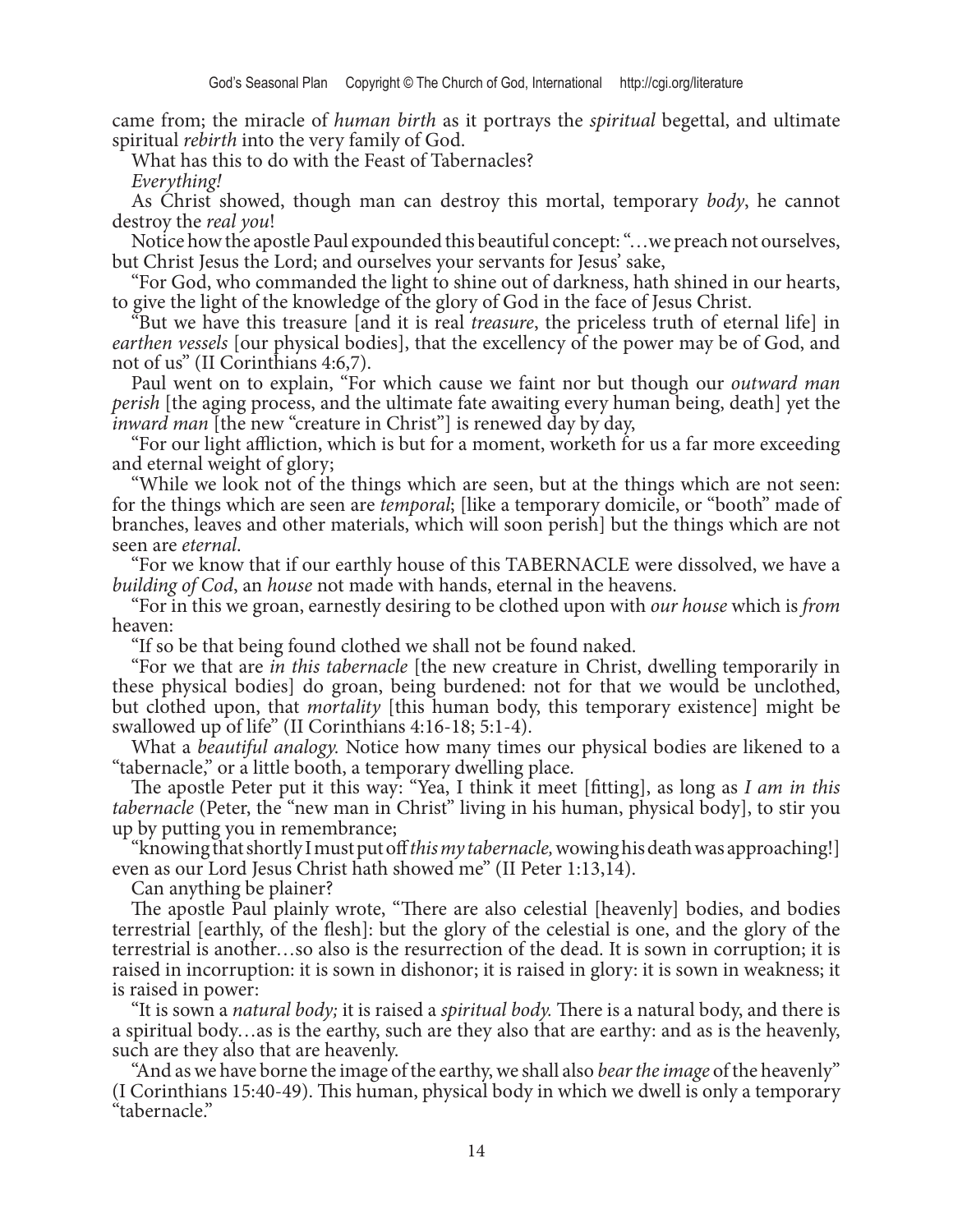While it is a little bizarre to contemplate, what of someone who has lost a limb? That individual, with all his or her character traits, personality, knowledge and intelligence is *still there!* As horrifying *as* it is to contemplate, there are those who have lost *all four limbs.* Yet, they are still *there;* the person is still alive, though missing limbs.

You see, your personality, your innermost being, where your decision-making powers reside, where your deepest and innermost thoughts dwell, where your moral *character* lies, is in your *mind!* 

God's Holy Spirit does not come into our elbow, or our big toe, or our femur or clavicle. God's Holy Spirit comes into, and unites with the human spirit that dwells in our *minds*!

It took living cells to beget you, cause you to be born as a unique, once only, individual human being.

By the uniting of your father's life with your mother's life, YOU became to be.

In the same fashion, by Almighty God placing His life-giving Spirit within a human mind, uniting it with the "human spirit" to become a "new creature in Christ," He reproduces His "children" after HIS, God's, *kind*!

Look how plainly Paul puts this beautiful truth: "For as many as are led by the Spirit of God, they are the sons of God.

"For ye have not received the spirit of bondage again to fear; but ye have received the Spirit of adoption [sonship!], whereby we cry, 'Abba,' Father.

"The Spirit itself beareth witness with our spirit, that we are the *children of God*:

"And if children, then heirs; heirs of God, and joint-heirs with Christ…" (Romans 8:14- 16).

You were the child of your parents. You are like them in many ways, for you came *from* them.

It is no mere accident that the analogy of *family relationships* occurs in the Word of God. It is not some theologians' ideas, but God's own revelation to us that He is our "Father," while Christ is the firstborn Son, and we can become the "children of God." In shadowy type, the invisible church, which is called a spiritual organism, is seen as "Jerusalem above, the mother of us all." We are referred to in the Word of God as "brothers and sisters in Christ."

When you were *born* of your parents, what did you become? Why, you became *you*, with your parents last name, and many of their own likenesses and characteristics.

And when you are finally *born of God*, when this temporary domicile that is your human body is of no further use, and has been completely *changed* by the resurrection from the dead or instantaneous change at Christ's return (I Corinthians 15:50-52), what will you become?

You already read it: "And as we have borne the image of the earthy, we shall also bear the image of the heavenly!" (I Corinthians 15:49).

The word "image" in the Greek is rendered *substance* in the Ivan Panin Greek Numerics Text, and can be so rendered. As you and I presently consist of physical flesh—our substance is earthly, from the ground-so God's Word says the *spiritual* creature, called the "new creature in Christ," is to become *spirit*. John wrote, "Beloved, now are we the sons of God, and it doth not yet appear what we shall be: but we know that, when He shall appear, we shall be *like* Him; for we shall see Him as He is" (I John 3:2).

## **More Beautiful Types and Shadows**

Remember the many shadowy types and analogies we learned concerning the Passover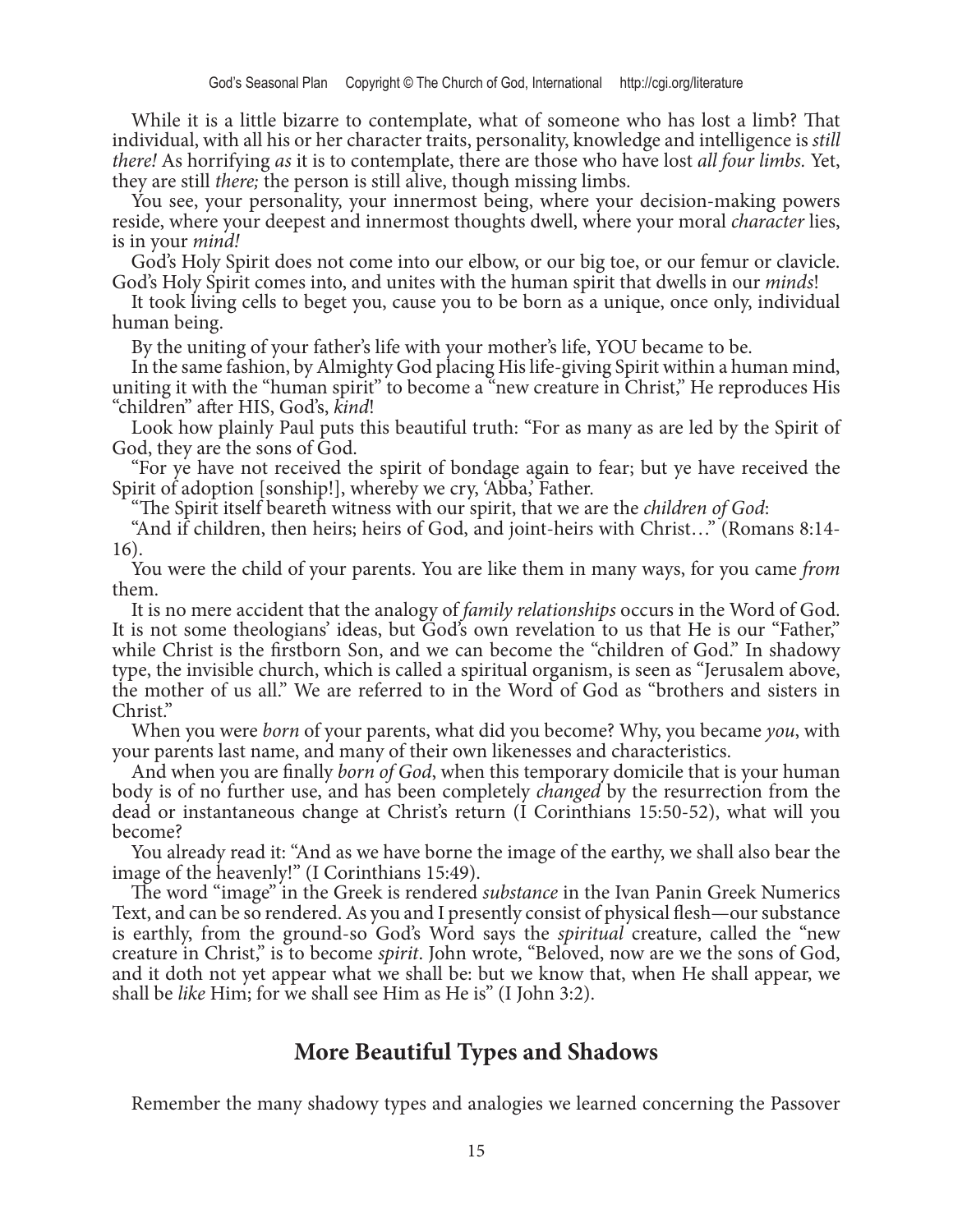and the Days of Unleavened? With the Passover, Almighty God brought His people, Israel, out of the slavery of pagan Egypt, and into a wilderness, where that older generation wandered for 40 years (a number which connotes trial, or testing).

But did you know that that entire older generation, save the family of Caleb, *died in the wilderness*, including Moses?

Look at the obvious analogy: Forming in the bodies of this older generation during the time of their trial and testing in the wilderness were *new human beings* who had never known Egypt! During those 40 years, a *whole new generation* of Israelites was born.

It was this *new generation* which crossed the River Jordan, which is a shadowy type of the transition from physical to spiritual, into the promised land.

Their leader? *It was Joshua*, which is the Hebrew form of the Greek word for *Jesus*!

Even as God is begetting His own children within the human physical bodies (temporary tabernacles) of a present-day generation, so those "new creatures in Christ" will emerge as a completely new, never-before, unique *spirit being* in the Kingdom of God!

These human, temporal, physical bodies, with all their diseases, debilities, deformities, aches and pains—these fleshly bodies, which are growing older every day and will only ultimately return to the soil of this earth from which they came, *cannot inherit* the Kingdom of God!

Paul said, "Now this I say, brethren, that flesh and blood cannot inherit the Kingdom of God; neither doth corruption inherit incorruption.

"Behold I shew you a mystery; we shall not all sleep, but we shall all be changed.

"In a moment, in the twinkling of an eye, at the last trump, for the trumpet shall sound, and the dead shall be raised incorruptible, and we shall be changed,

"For this corruptible must put on incorruption, and this mortal must put on immortality" (I Corinthians 15:50-53).

Now consider another beautiful type: When the member of the Godhead who became Jesus Christ "emptied Himself' of His divine, powerful, spiritual form and "...took on Him the seed of Abraham," (Hebrews 2:16) He was *God*, temporarily "*tabernacling*" in the human flesh!

Thus, Jesus Christ, the Son of God, the *first* begotten of Almighty God among all humankind lived a life of 33 1/2 years as "God in the flesh," *tabernacling* in a human, physical body which was later on *changed to spirit!* 

After Christ's resurrection, He was able to appear and disappear at will. He would appear in a room where His frightened disciples were gathered, literally materializing through a stone wall! Yet, this resurrected, spiritual body still bore the wounds and scars inflicted by His torture and crucifixion, for He forced doubting Thomas to actually put his hand into the spear wound, and his finger into the wounds in His wrists.

Christ had the power to materialize in His previous human form, yet was once again *very God,* and ascended *to* the right hand of the Father in heaven, to await His return to this earth as the conquering King of kings and Lord of lords.

When was the last time you went to a church service where the minister expounded and explained all of these many wondrous *Christ-*centered *New* Testament truths concerning God's plan of redemption, and salvation?

## **The Last Great Day**

Immediately following the Feast of Tabernacles comes the "Last Great Day" (Leviticus 23:36). This is the *seventh* annual holy day in God's seasonal plan, and falls on the 22nd day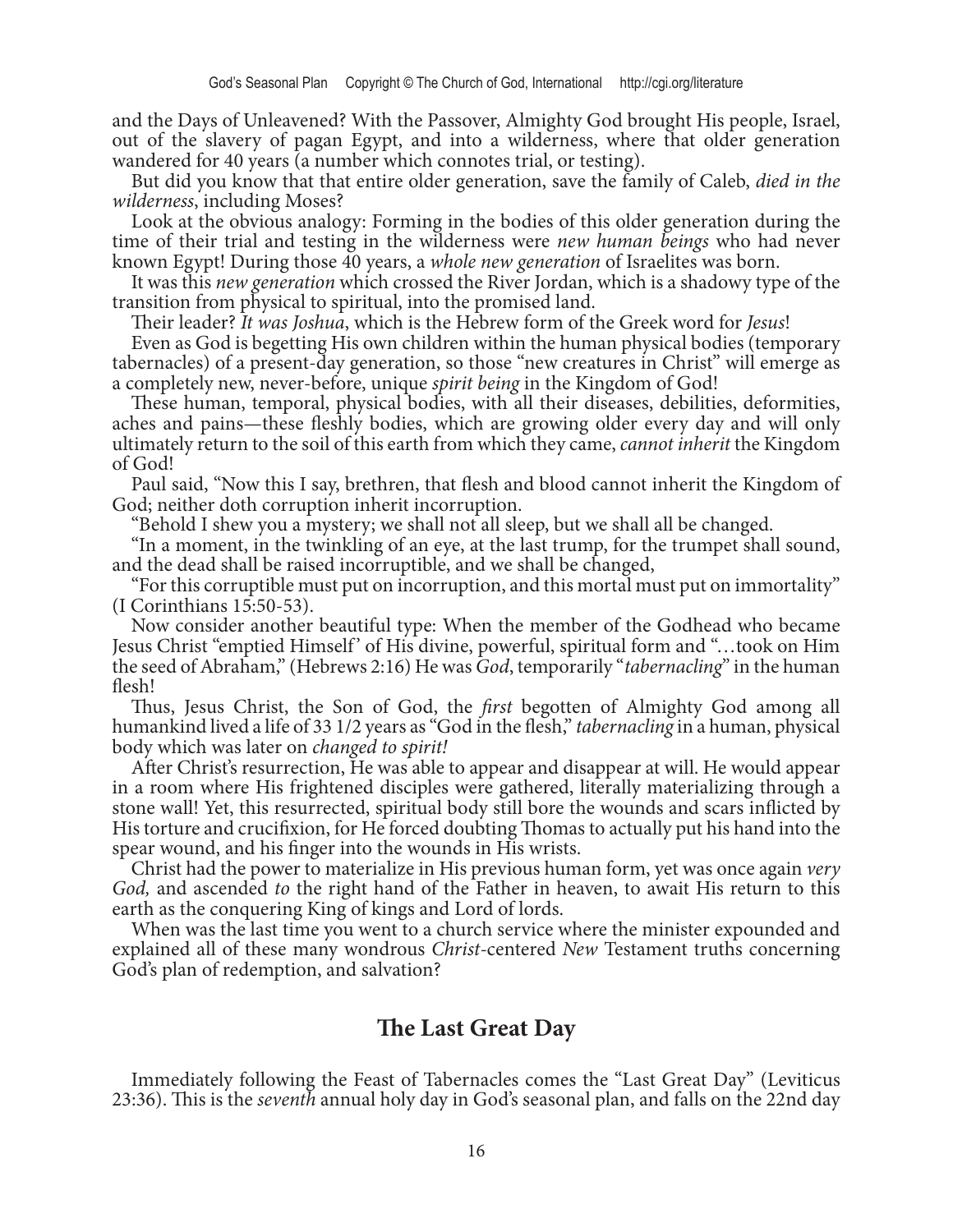of the seventh month,

It is followed by late autumn, and the winter, when all nature holds its breath, and there are *no* annual holy days or festivals of any kind in God's beautiful plan of salvation, as revealed through the progressing seasons, until the early spring, and the Passover.

Now, review what we have learned. The Passover primarily focuses on Christ and His sacrifice for sin. The Days of Unleavened Bread focus on Christ coming to live within each newly repentant Christian, thus driving sin out. The Feast of the Firstfruits, or Pentecost, shows us that God is calling only a comparative *few* at this time, that God has never attempted to "save the world" in the past; that He did not attempt to "save the world" during the time of Christ, that He is not attempting to save the world *now*! Rather, it emphasizes that God is calling only a "kind of firstfruits of His creatures" in this dispensation, and shows that the great latter, fall harvest of human lives is to come during the millennium, and even *afterward.* 

The New Testament observance of Pentecost portrays Christ sending the "other Comforter" to be available to human beings for the first time. The Feast of Trumpets pictures not only the announcements of Almighty God from the time of Christ until the time of the end by the preaching of the Gospel, but God's own righteous angels, sounding the alarming trumpets leading up to the last plagues and the final great trump, announcing the Second Coming of Jesus Christ.

The Feast of Tabernacles not only portrays all the beautiful types of our *temporary* dwelling places in these human physical bodies, but presages the *Kingdom of God*.

The Feast of Tabernacles acknowledges that we are living, as human beings, in but a *temporary dwelling place*, but it *looks ahead* to the PERMANENT dwelling place in God's Kingdom! Jesus Christ said, "In my Father's house are many mansions," which can also be rendered "positions of responsibility," or "offices."

So, in addition to acknowledging our temporality, the Feast of Tabernacles also is a *foretaste* of the very *Kingdom of God*, the millennial reign of Christ.

Now, *remember*: The *first* resurrection of all of the "dead in Christ" occurs at the last trump, at the exact moment of Christ's Second Coming (I Corinthians 15:50-52; I Thessalonians 4:17; Matthew 24:31).

NOW, notice: "And I saw thrones, and they sat upon them, and judgment was given unto them: and I saw the souls [Greek *psuche*, meaning spirits, or lives] of them that were beheaded for the witness of Jesus, and for the Word of God, and which had not worshipped the beast, neither his image, neither had received his mark upon their foreheads, or in their hands; and they lived and reigned with Christ a *thousand years*" (Revelation 20:4).

Christ promised, "And he that overcometh, and keepeth my works unto the end, to him will I give power over the nations ...To him that overcometh will I grant to sit with me in my throne, even as I also overcame, and am set down with my Father in His throne" (Revelation 2:26; 3:21).

Therefore, the "firstfruits unto the Lamb'' as pictured by the Feast of Firstfruits or Pentecost, will "live and rule over the nations with Christ" for one thousand years, which is foreshadowed, in part, by the Feast of Tabernacles!

Now, what remains to be done to accomplish God's great plan for the redemption and salvation of the vast majority of the human race?

God's Word answers: "But *the rest of the dead lived* not again until the thousand years were finished!" (Revelation 20:5),

Jesus plainly said there is a resurrection unto *life* and a resurrection unto ''judgment."

But judgment is not *sentencing*! The "rest of the dead" includes the entirety of the human race who are *not* among the "dead in Christ."

And who does this include? It includes the vast majority of all human beings who have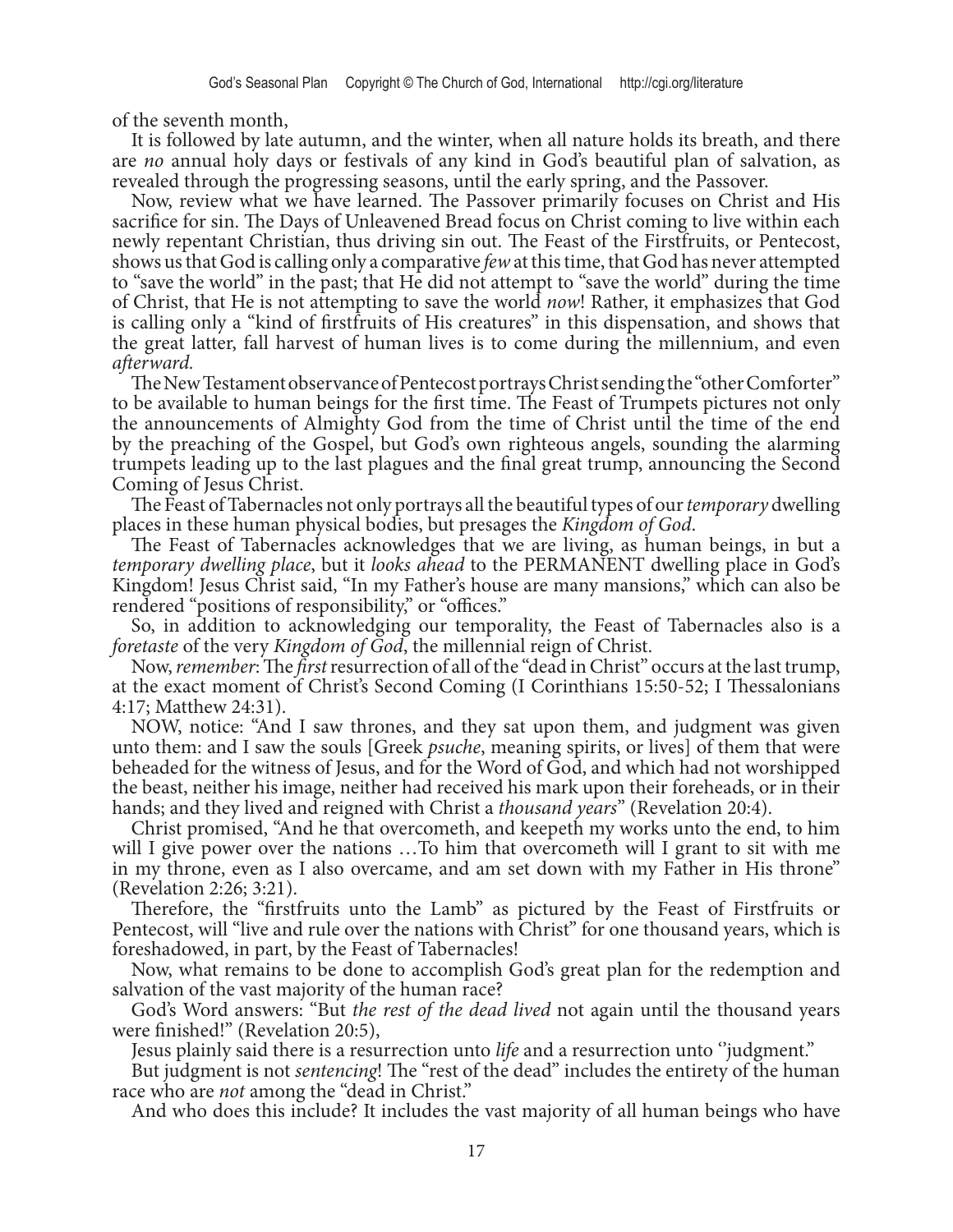ever lived and died from Adam until the present! It includes the hundreds of millions of China, India, many other Asian nations such as Japan, Bangladesh, Korea, Taiwan, etc. It includes the vast multitudes of the Soviet Union, and all the world where paganism, anamism, heathenism and idolatry—yes, and "professing" Christianity which has been largely *deceived* (Revelation 12:9) —dwell.

This last, great resurrection brings perhaps more than six billion people out of their graves!

It is simply a staggering, stupendous event!

All of these virtually countless human beings of so many races and nations will be resurrected at the end of the millennial reign of Christ, and will be given a glorious opportunity for salvation, at last!

This is what is pictured by the 'Last Great Day." It logically follows immediately after the Feast of Tabernacles, which foreshadows, in many ways, the Kingdom of God.

And what comes immediately after Christ's millennial reign?

Read it, in the 20th chapter of Revelation: "And I saw a great white throne, and him that sat on it, from whose face the earth and the heaven fled away; and there was found no place for them,

"And I saw the dead, small and great, stand before God; and the books were opened: and another book was opened, which is the book of life: and the dead were judged out of those things which were written in the books, according to their works.

"And the sea gave up the dead which were in it; and death and hell delivered up the dead which were in them: and they were judged every man according to their works.

"And death and hell were cast into the lake of fire. This is the second death.

"And whosoever was not found written in the book of life was cast into the lake of fire" (Revelation 20: 11-15).

These "books" which are opened mean nothing more than biblos, the Greek word for "book," or "books." It is only when the word "holy" is placed with the word "book" that it connotes the Bible. These "books" which are open, out of which these billions of human beings are to be judged are nothing more than the *books of the Bible*, the same books which are judging the Church of God today. God's Word plainly states that the church is being judged *now*. Since God is consistent, and says He "changes not," and the Bible says Jesus Christ is "the same, yesterday, today and forever," we know that God's master plan for salvation will not *change*.

This vast multitude from all of the human family will receive a one hundred year lifespan (Isaiah 65:20-25), during which they will experience the incredible blessings and benefits of living on an earth which has been under God's own divine rulership for *one thousand years*!

It is *then,* in that climate and at that time, that these countless millions of Asians, Africans, and so many more will finally be given a *thorough* education in God's marvelous *truth*, and will be required to *choose* whether to obey God, repent of their sins and receive God's Holy Spirit, or to rebel and force Almighty God to destroy them.

Jesus Christ gave us a shadowy type of the meaning of this Last Great Day from His inspiring invitation to repentance made on that very day during His earthly ministry.

"In the last day, that *great day of the feast*, Jesus stood and cried, saying, If any man thirst, let him come unto me, and drink.

"He that believeth on me, as the scripture hath said, out of his belly shall flow rivers of living water" (John 7:37,38).

Notice how Jesus made it clear that "*any* man" was being invited to come to Christ! Surely, this open invitation to all, including *Gentiles* presaged the meaning of this Last Great Day.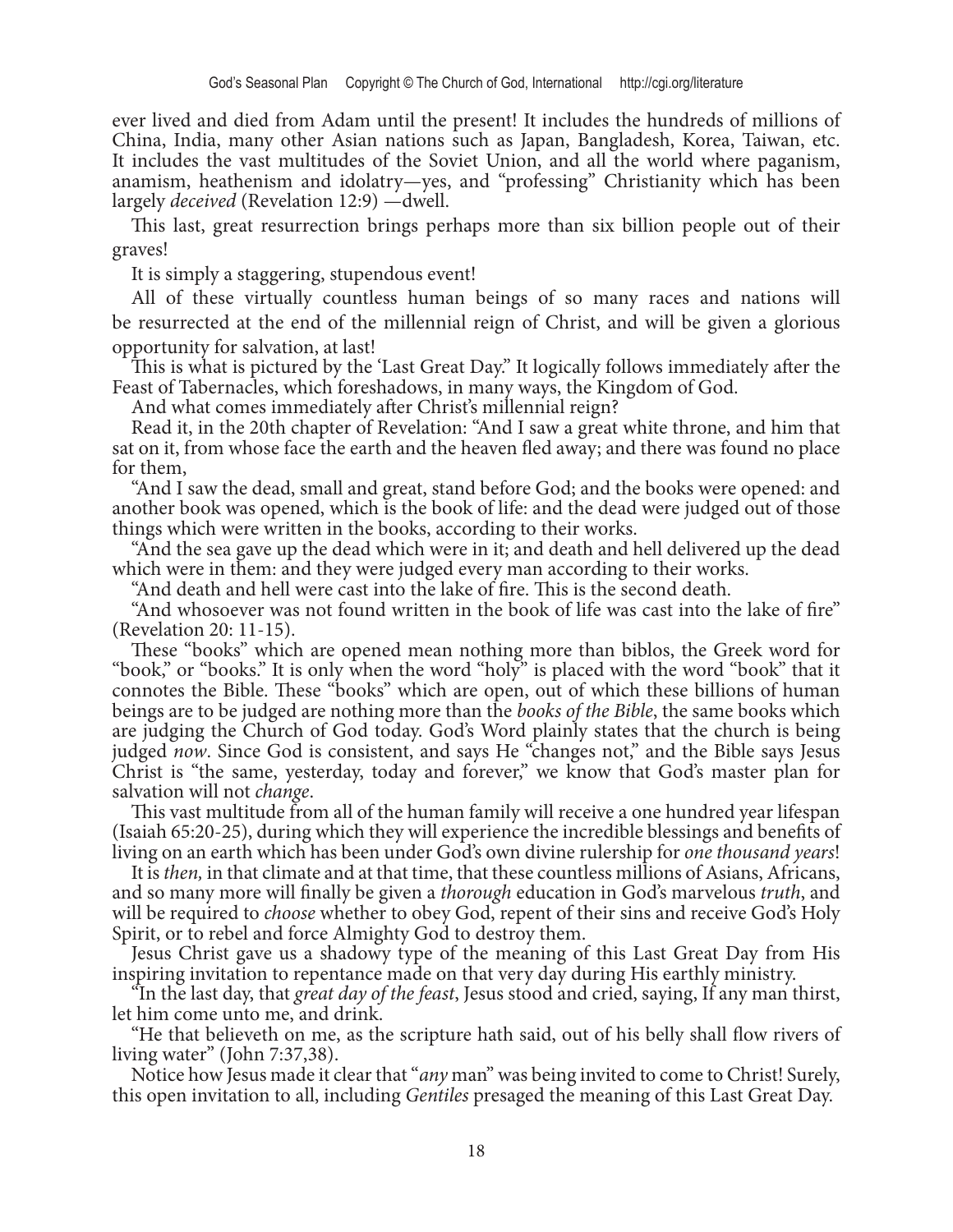The Last Great Day typifies the "Great White Throne Judgment" of the 20th chapter of Revelation.

This *final* annual holy day signifies the *completion* of God's plan, the last great general resurrection and the final destruction of the incorrigibly wicked, and leads directly from the Great White Throne Judgment in Revelation 20 to the "new heavens and new earth" of the last two chapters of your Bible.

Once again we must ask, WHY have you not heard? *Why* have not the Sunday-observing churches preached the beautiful truths about God's plan of redemption and salvation by informing and educating their congregations of these rich shadows and types revealed through God's annual Sabbaths?

*Why* on the one hand should there be such a fascination with rank paganism, as seen in Christmas, Easter, and Halloween, and an anti-Hebrew prejudice against the beautiful and merciful truths revealed in God's seasonal plan?

The plain truth is, Almighty God commanded His annual Sabbaths to be observed down through all living generations of His people. Jesus Christ and the apostles kept these days. The apostle Paul—an apostle to the *Gentiles*—urged Gentile churches throughout the Greek and Roman world to observe these annual holy days! It took the large, visible *apostate*  church *many centuries* to stamp out the observance of God's Passover on the 14th of Abib, to eradicate any remaining knowledge concerning the rich meanings conveyed to the human mind through all seven of God's annual Sabbaths.

Today, professing Christendom is locked into an annual ritual of pagan mythology, all the while thinking it is celebrating Christ's birthday or His resurrection, or "All Saints Day," yet doing so amid the symbols and accouterments of rank heathenism, Satanism, Babylonian mysteries, and caricatures of death.

One final question: Will *you* be keeping God's Feast of Tabernacles after the Second Coming of Christ? For your answer, turn to and read Zechariah 14:16-19:" And it shall come to pass, that every one that is left of all the nations which came against Jerusalem shall even go up from year to year to worship the King, the Lord of hosts, and to keep the Feat of Tabernacles.

"And it shall be, that whoso will not come up of all the families of the earth unto Jerusalem to worship the King, the Lord of hosts, even upon them shall be no rain.

"And if the family of Egypt go not up, and come not, that have no rain; there shall be the plague, wherewith the Lord will smite the heathen that come not up to keep the Feast of Tabernacles.

"This shall be the punishment of Egypt, and the punishment of all nations that come not up to keep the Feast of Tabernacles."

There can be no mistake as to the *time setting* of this beautiful chapter. It is when the returning, conquering Christ fights against the nations resisting Him, and when His feet shall stand "…in that day upon the Mount of Olives, which is before Jerusalem on the east…" and when "…living waters shall go out from Jerusalem …and the Eternal shall be King over all the earth: in that day there shall be one Lord, and His name One" (Zechariah 14: 3-9).

One thing is sure. Every living human being of whatever religion, nationality, race or creed will be absolutely *forced* to observe God's annual Feast of Tabernacles shortly after the arrival of Jesus Christ on this earth!

Those who are rebellious against God, those who adamantly *refuse* to obey Almighty God *now,* will no doubt be *absent* at this time, for they will very likely be among the stiff-necked, antagonistic, rebellious human beings who will *resist* God's truth and will suffer the terrible consequences of the tribulation and the Day of the Lord.

When Jesus Christ is King over all this earth, the time of gentle, merciful *invitation* is past! Then, He will *command* and all will obey! May God grant you the spirit of repentance,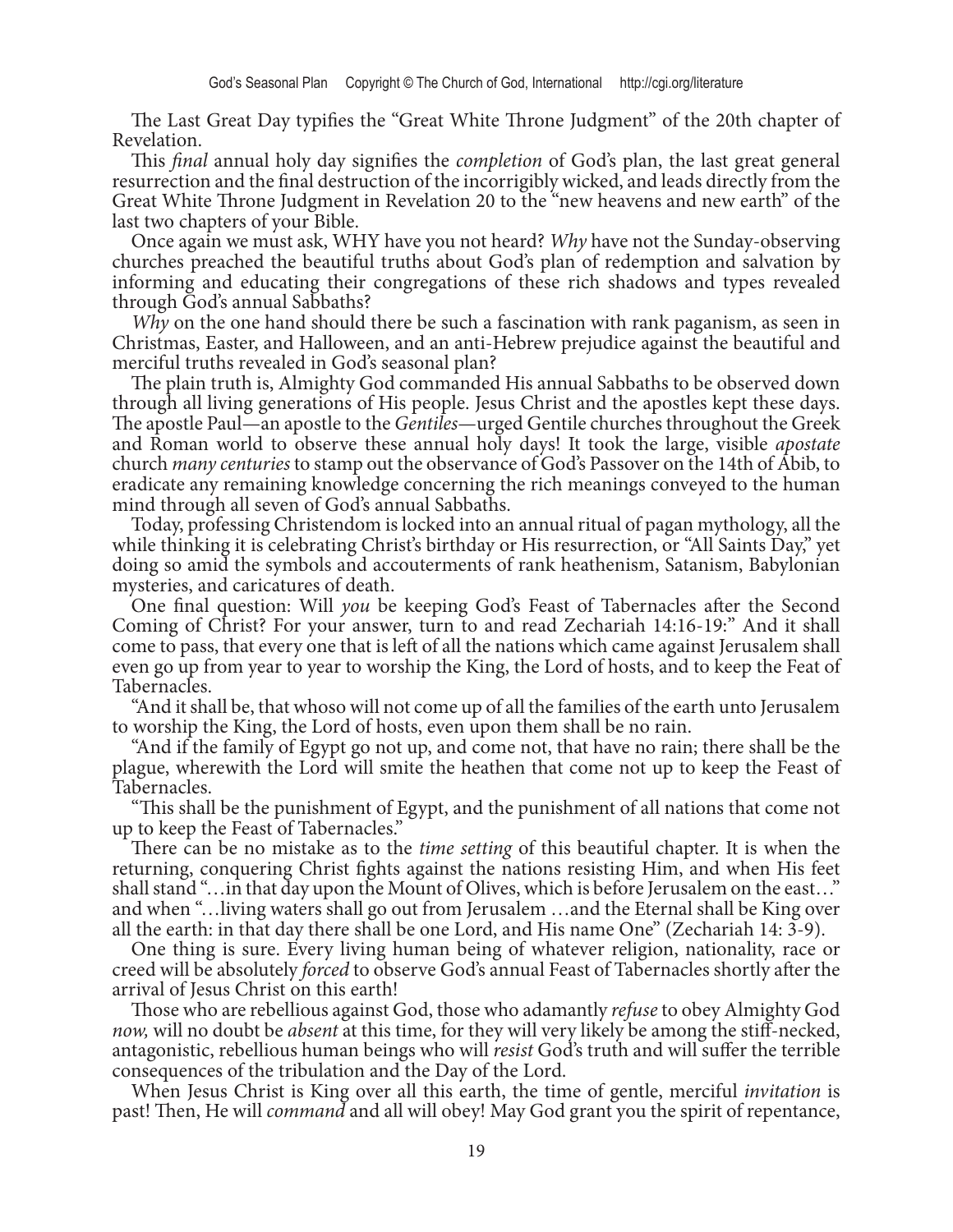the spirit of surrender to *God,* and lead you into His truth and an humble acceptance of His will in your life.  $\Box$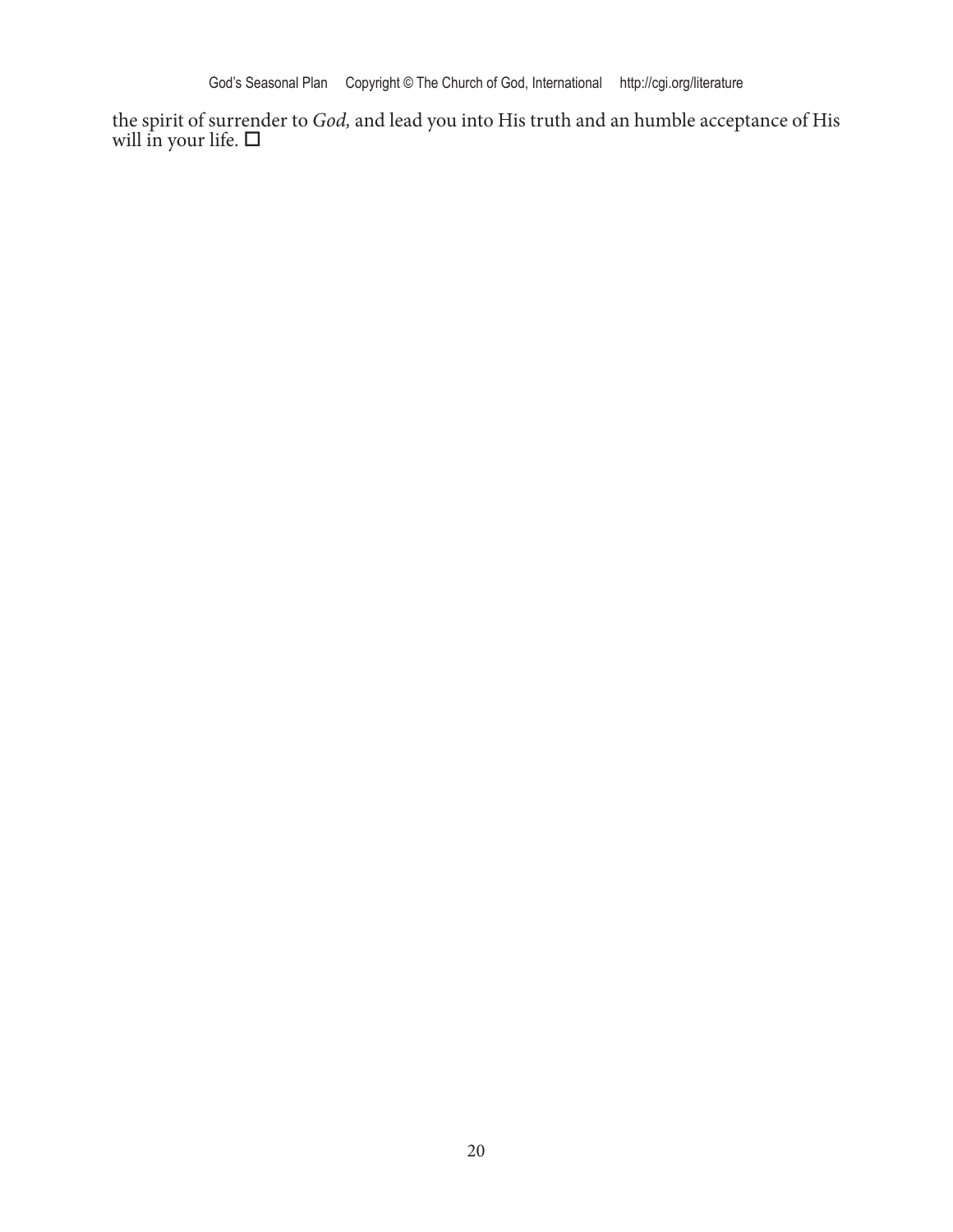#### **About the Church of God International**

*This literature is published by the Church of God International, based in Tyler, Texas. Incorporated in 1978, the CGI has ministers and congregations scattered throughout the United States and Canada. We also have churches in Jamaica, the Philippines, and Australia.* 

*The CGI's mission is to preach the gospel of Jesus Christ throughout the world (Matthew 28:19). We are blessed with four basic tools to accomplish this:* 

- *1. Personal and local church evangelism.*
- *2. Television and radio broadcasting.*
- *3. Booklets, brochures, and study tapes.*
- *4. The Internet.*

#### **How You Can Help**

*All our materials and services are offered to the public free of charge. Many naturally ask us how we can afford to send out thousands of booklets and study tapes each month. The answer is simple.* 

*On a regular basis, prayerful friends and members of the Church of God International voluntarily support us with tithes and offerings to further the advancement of the gospel to the world. No financial obligation is ever demanded, but if you are moved to support this work of God, donations are gratefully accepted at the addresses listed. (Contributions in the United States and Canada are tax deductible.) Giving to and through us is an effective way for people like you to help spread the gospel of Jesus Christ.*